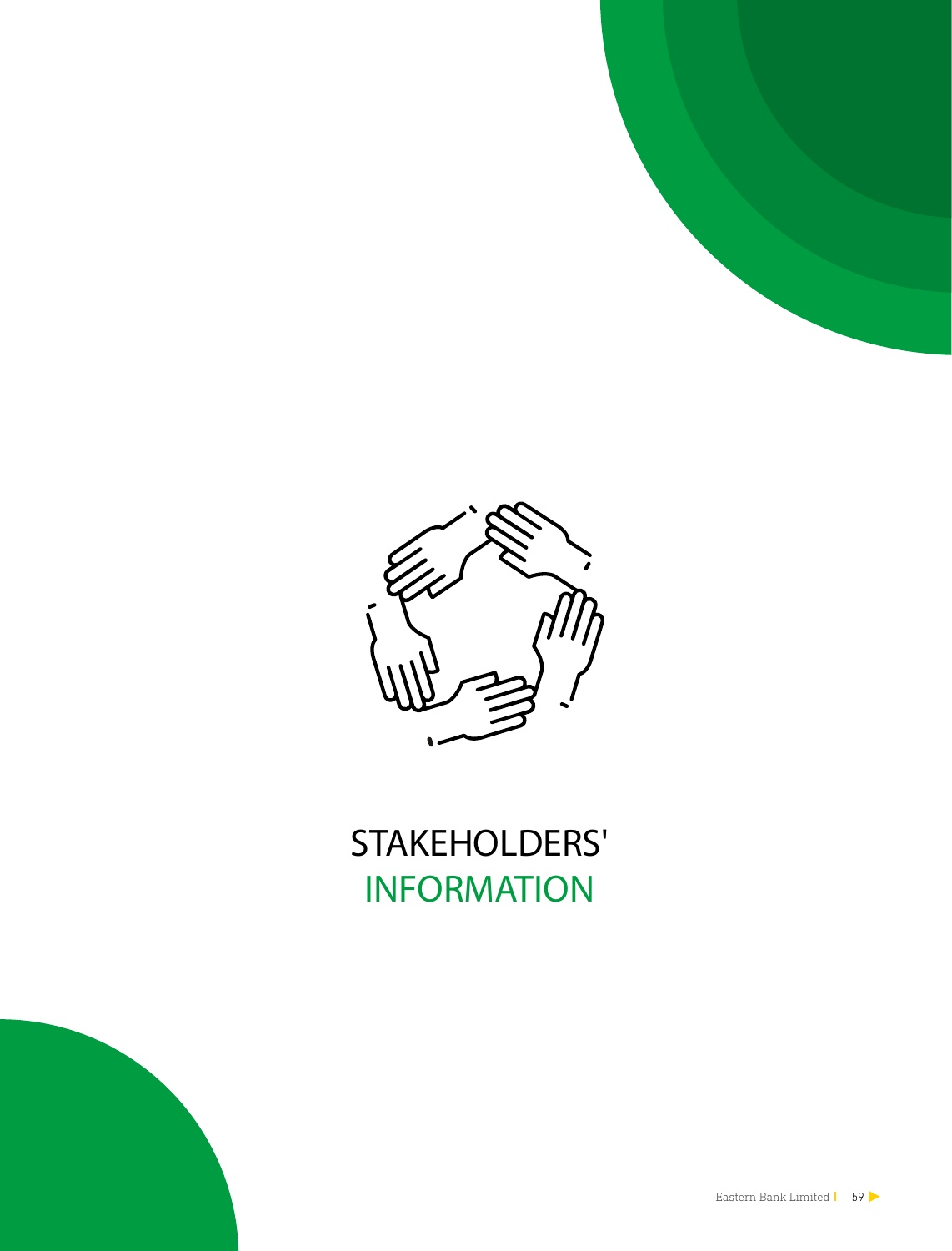## **Financial Highlights**

|                                                    |         |              |            |         |             | <b>BDT</b> in million |
|----------------------------------------------------|---------|--------------|------------|---------|-------------|-----------------------|
|                                                    |         | <b>Group</b> |            |         | <b>Bank</b> |                       |
| <b>Particulars</b>                                 | 2021    | 2020         | Change (%) | 2021    | 2020        | Change (%)            |
| <b>Performance During the Year</b>                 |         |              |            |         |             |                       |
| Net interest income                                | 7,935   | 6,052        | 31.11%     | 7,761   | 5,930       | 30.87%                |
| Non interest income                                | 9.908   | 8.515        | 16.36%     | 9.397   | 8,203       | 14.55%                |
| Operating income                                   | 17,842  | 14,567       | 22.49%     | 17,158  | 14,134      | 21.40%                |
| Operating profit                                   | 10,866  | 7,895        | 37.62%     | 10,468  | 7,692       | 36.08%                |
| Profit after tax                                   | 4,800   | 4,180        | 14.83%     | 4,654   | 4,103       | 13.44%                |
| Net operating cash flow                            | 13,453  | 6,025        | 123.29%    | 13,339  | 977         | 1265.79%              |
| <b>Year End Financial Position</b>                 |         |              |            |         |             |                       |
| Loans and advances                                 | 271,602 | 230,545      | 17.81%     | 269,394 | 228,944     | 17.67%                |
| Investment                                         | 68,901  | 66,016       | 4.37%      | 66.653  | 63.949      | 4.23%                 |
| Deposits                                           | 267,448 | 241,295      | 10.84%     | 268,019 | 242,358     | 10.59%                |
| Shareholders' equity                               | 31,639  | 29,449       | 7.44%      | 31,017  | 28,976      | 7.04%                 |
| Total assets                                       | 392,187 | 339,508      | 15.52%     | 388,815 | 336,936     | 15.40%                |
| <b>Information Per Ordinary Share</b>              |         |              |            |         |             |                       |
| Earmings per share (BDT) (restated)                | 5.03    | 4.38         | 14.83%     | 4.88    | 4.30        | 13.44%                |
| Price earning ratio (times) (restated)             | 7.65    | 8.21         | $-6.87%$   | 7.89    | 8.37        | $-5.72%$              |
| Net asset value per share (BDT) (restated)         | 33.17   | 30.87        | 7.44%      | 32.52   | 30.38       | 7.04%                 |
| Market price per share (BDT)                       | 38.50   | 36.00        | 6.94%      | 38.50   | 36.00       | 6.94%                 |
| Net operating cash flow per share (BDT) (restated) | 14.10   | 6.32         | 123.29%    | 13.98   | 1.02        | 1265.79%              |
| Ratios(%)                                          |         |              |            |         |             |                       |
| Capital to RWA ratio (CRAR) (as per Basel III)     | 13.87%  | 15.03%       | $-7.73%$   | 14.08%  | 15.23%      | $-7.55%$              |
| Non performing loans                               | 3.81%   | 2.92%        | 30.79%     | 3.70%   | 2.72%       | 36.20%                |
| Cost to income ratio                               | 39.10%  | 45.80%       | $-14.62%$  | 38.99%  | 45.58%      | $-14.44%$             |

## **Five-Year Financial Progression**

|                                            |         |         |         |         | BDT in million |
|--------------------------------------------|---------|---------|---------|---------|----------------|
| <b>Particulars</b>                         | 2021    | 2020    | 2019    | 2018    | 2017           |
| <b>Balance Sheet Metrics</b>               |         |         |         |         |                |
| Authorised capital                         | 12,000  | 12.000  | 12,000  | 12,000  | 12,000         |
| Paid up capital                            | 9,539   | 8,118   | 8,118   | 7,380   | 7,380          |
| Reserve and Surplus                        | 21,478  | 20,858  | 17.449  | 15,586  | 14,206         |
| Shareholders' equity                       | 31,017  | 28.976  | 25.567  | 22.966  | 21,586         |
| Borrowing                                  | 63,187  | 44.286  | 50.821  | 46.732  | 50,998         |
| Deposits                                   | 268,019 | 242,358 | 240,164 | 199.629 | 167,348        |
| Other liabilities                          | 26,593  | 21,316  | 18,611  | 13,124  | 13,434         |
| Total Liabilities and Shareholders' Equity | 388,815 | 336,936 | 335,163 | 282,451 | 253,068        |
| Cash in hand and bank                      | 34,938  | 28,702  | 48,647  | 33,297  | 32,152         |
| Investment in govt. securities             | 41,229  | 50,518  | 31.928  | 22.222  | 19.480         |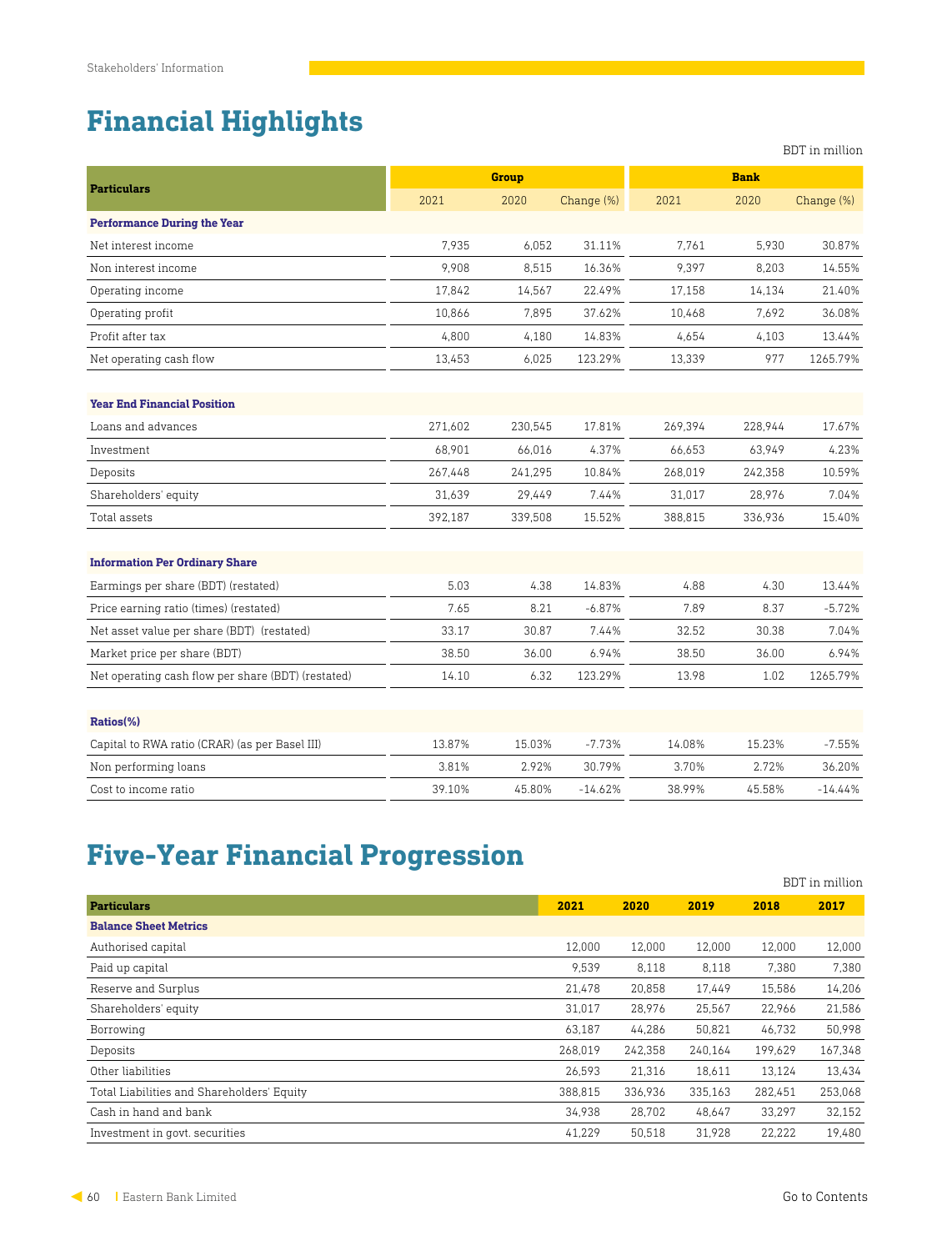BDT in million

| <b>Particulars</b>                                                                | 2021    | 2020    | 2019    | 2018    | 2017    |
|-----------------------------------------------------------------------------------|---------|---------|---------|---------|---------|
| Investment                                                                        | 66,653  | 63,949  | 39,797  | 27,720  | 24,361  |
| Loans and advances                                                                | 269,394 | 228,944 | 232,051 | 209,306 | 184,027 |
| Fixed assets                                                                      | 7,632   | 7,711   | 7,349   | 6,637   | 5,923   |
| Non-banking assets                                                                |         | 106     | 109     | 134     | 134     |
| Total assets                                                                      | 388,815 | 336,936 | 335,163 | 282,451 | 253,068 |
| Contingent liabilities and other commitment                                       | 141,831 | 104,060 | 99,781  | 117,629 | 101,278 |
| Earning assets                                                                    | 354,216 | 307,845 | 299,607 | 254,115 | 227,008 |
| Earning assets to total assets                                                    | 91.10%  | 91.37%  | 89.39%  | 89.97%  | 89.70%  |
| Statutory liquidity reserve ratio (SLR) (at close of the year)                    | 17.86%  | 21.84%  | 13.97%  | 13.79%  | 14.83%  |
| Cash reserve ratio (CRR) (at close of the year)                                   | 5.22%   | 4.56%   | 5.63%   | 5.69%   | 7.33%   |
| Liabilities to shareholders' equity (times)                                       | 11.54   | 10.63   | 12.11   | 11.30   | 10.72   |
| Interest bearing assets                                                           | 339,012 | 292,937 | 292,905 | 247,935 | 221,798 |
| <b>Income Statement Metrics</b>                                                   |         |         |         |         |         |
| Net interest income (excluding investment income)                                 | 7,761   | 5,930   | 8,159   | 7,506   | 5,745   |
| Income from investments                                                           | 6,089   | 5,049   | 2,752   | 2,318   | 3,415   |
| Fees, commission, brokerage and other operating income                            | 3,308   | 3,155   | 3,687   | 3,315   | 3,241   |
| Operating income                                                                  | 17,158  | 14,134  | 14,597  | 13,139  | 12,401  |
| Operating expense                                                                 | 6,690   | 6,441   | 6,387   | 5,995   | 5,605   |
| Operating profit (profit before provision and tax)                                | 10,468  | 7,692   | 8,210   | 7,144   | 6,796   |
| Provision charged for loans, investment and other assets (net off w/off recovery) | 2,260   | 1,001   | 1,954   | 2,558   | 2,739   |
| Profit before tax (PBT)                                                           | 8,208   | 6,691   | 6,256   | 4,586   | 4,057   |
| Profit after tax (PAT)                                                            | 4,654   | 4,103   | 4,008   | 3,081   | 2,405   |
| <b>Capital Metrics</b>                                                            |         |         |         |         |         |
| Total Risk weighted assets (RWA)                                                  | 253,388 | 217,654 | 207,437 | 202,655 | 165,435 |
| Minimum Capital Requirement (MCR)                                                 | 25,339  | 21,765  | 20,744  | 20,266  | 16,544  |
| Tier-1 Capital                                                                    | 26,136  | 23,467  | 20,719  | 18,908  | 16,943  |
| Tier-2 Capital                                                                    | 9,538   | 9,678   | 9,850   | 5,740   | 6,358   |
| Total Regulatory capital (Tier 1 and Tier 2)                                      | 35,674  | 33,144  | 30,569  | 24,648  | 23,302  |
| Capital surplus                                                                   | 10,335  | 11,379  | 9,825   | 4,382   | 6,758   |
| Tier - 1 Capital to RWA                                                           | 10.31%  | 10.78%  | 9.99%   | 9.33%   | 10.24%  |
| Tier - 2 Capital to RWA                                                           | 3.76%   | 4.45%   | 4.75%   | 2.83%   | 3.84%   |
| Capital to risk weighted assets ratio (CRAR)                                      | 14.08%  | 15.23%  | 14.74%  | 12.16%  | 14.09%  |
| Leverage Ratio                                                                    | 5.69%   | 5.97%   | 5.28%   | 5.26%   | 5.59%   |
| <b>Liquidity Metrics</b>                                                          |         |         |         |         |         |
| Liquid Assets                                                                     | 60,090  | 66,510  | 52,124  | 38,606  | 33,306  |
| Short-term liabilities                                                            | 181,903 | 162,969 | 181,728 | 150,150 | 123,160 |
| Liquid assets to total deposits                                                   | 22.42%  | 27.44%  | 21.70%  | 19.34%  | 19.90%  |
| Liquid assets to short-term liabilities                                           | 33.03%  | 40.81%  | 28.68%  | 25.71%  | 27.04%  |
| AD Ratio - Domestic Banking Operation (DBO)                                       | 74.71%  | 74.13%  | 77.20%  | 83.08%  | 83.06%  |
| Government securities to total loan ratio                                         | 15.30%  | 22.07%  | 13.76%  | 10.62%  | 10.59%  |
| Maximum Cumulative Outflow (MCO)                                                  | 14.51%  | 13.51%  | 15.27%  | 15.31%  | 15.64%  |
| Liquidity Coverage Ratio (LCR) - DBO                                              | 144.97% | 210.90% | 338.22% | 127.67% | 113.35% |
| Net Stable Funding Ratio (NSFR) - DBO                                             | 104.40% | 105.49% | 114.45% | 104.07% | 102.82% |
| <b>Asset Quality Metrics</b>                                                      |         |         |         |         |         |
| Non performing / classified loans (NPLs)                                          | 9,979   | 6,226   | 7,771   | 4,926   | 4,600   |
| NPL Ratio                                                                         | 3.70%   | 2.72%   | 3.35%   | 2.35%   | 2.50%   |
| Total Loans and Advances to Total Assets                                          | 69.29%  | 67.95%  | 69.24%  | 74.10%  | 72.72%  |
| Large Loan Exposure                                                               | 116,449 | 80,388  | 104,833 | 116,955 | 104,534 |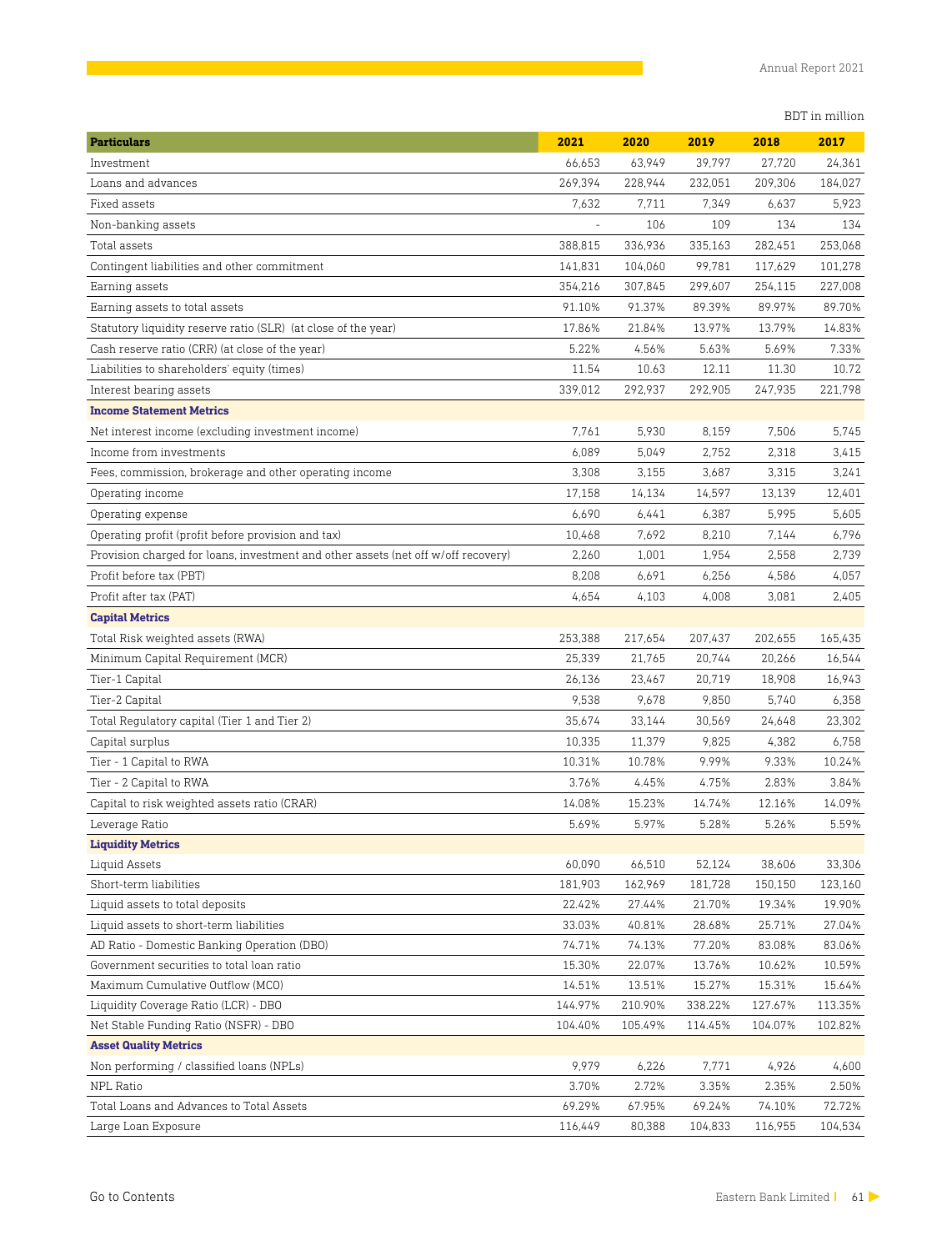BDT in million

| <b>Particulars</b>                                                      | 2021     | 2020       | 2019     | 2018     | 2017     |
|-------------------------------------------------------------------------|----------|------------|----------|----------|----------|
| Total SME loan                                                          | 33,554   | 34,534     | 31,366   | 18,712   | 18,722   |
| SME Loan to total loan                                                  | 12.46%   | 15.08%     | 13.52%   | 8.94%    | 10.17%   |
| General provision for loans (cumulative)                                | 5,538    | 3,678      | 3,350    | 3,290    | 2,960    |
| Specific provision for loans (cumulative)                               | 8,562    | 7,499      | 6,009    | 4,118    | 4,379    |
| NPL coverage ratio (Specific provision + General Provision) / Gross NPL | 141.31%  | 179.51%    | 120.42%  | 150.39%  | 159.52%  |
| <b>Business Growth Metrics</b>                                          |          |            |          |          |          |
| Loans and advances                                                      | 17.67%   | $-1.34%$   | 10.87%   | 13.74%   | 21.00%   |
| Deposits                                                                | 10.59%   | 0.91%      | 20.31%   | 19.29%   | 19.29%   |
| Import                                                                  | 64.55%   | $-1.19%$   | -4.31%   | 6.51%    | 29.30%   |
| Export                                                                  | 29.39%   | $-9.06%$   | 7.13%    | 30.20%   | 7.25%    |
| <b>CSR Contribution</b>                                                 | 188      | 183        | 141      | 71       | 151      |
| <b>Credit Rating</b>                                                    |          |            |          |          |          |
| Long Term (Local)                                                       | $AA+$    | $AA+$      | $AA+$    | $AA+$    | $AA+$    |
| Short Term (Local)                                                      | $ST-1$   | $ST-1$     | $ST-1$   | $ST-2$   | $ST-2$   |
| Outlook (Local)                                                         | Stable   | Developing | Stable   | Stable   | Stable   |
| Global Rating (Moody's)                                                 | B1       | <b>B1</b>  | B1       | Ba3      | Ba3      |
| <b>Trade Business and Remittance Metrics</b>                            |          |            |          |          |          |
| Export                                                                  | 161,647  | 124,926    | 137,379  | 128,235  | 98,493   |
| Import (LC)                                                             | 260,172  | 158,110    | 160,011  | 167,218  | 156,994  |
| Guarantee                                                               | 12,236   | 12,601     | 7,572    | 17,664   | 12,609   |
| Remittance                                                              | 21,793   | 31,902     | 48,551   | 42,371   | 26,358   |
| <b>Efficiency Ratios</b>                                                |          |            |          |          |          |
| Return on average risk weighted assets                                  | 1.98%    | 1.93%      | 1.95%    | 1.67%    | 1.53%    |
| Return on average equity (ROE)                                          | 15.51%   | 15.04%     | 16.52%   | 13.83%   | 11.41%   |
| Return on average assets (ROA)                                          | 1.28%    | 1.22%      | 1.30%    | 1.15%    | 1.04%    |
| Cumulative recovery from written off loans                              | 4,295    | 3,932      | 3,206    | 2,571    | 2,148    |
| Cumulative written off loans                                            | 15,754   | 15,618     | 13,465   | 13,465   | 9,832    |
| Cumulative recovery ratio                                               | 27.26%   | 25.18%     | 23.81%   | 19.09%   | 21.85%   |
| Number of permanent employees                                           | 1,975    | 1,896      | 1,892    | 1,715    | 1,594    |
| Employee (permanent) growth (in %)                                      | 4.17%    | 0.21%      | 10.32%   | 7.59%    | 0.63%    |
| Cost of fund (interest expense / simple average borrowing and deposits) | 2.73%    | 4.76%      | 5.58%    | 5.30%    | 4.35%    |
| Net Profit Margin (PAT/Gross income)                                    | 18.18%   | 14.72%     | 13.54%   | 12.10%   | 11.42%   |
| Weighted average interest rate of loan (year-end) (A)                   | 7.29%    | 8.22%      | 10.83%   | 10.44%   | 9.47%    |
| Weighted average interest rate of deposits (year-end) (B)               | 3.25%    | 3.70%      | 6.16%    | 5.54%    | 5.06%    |
| Spread $(C = A - B)$                                                    | 4.04%    | 4.52%      | 4.67%    | 4.90%    | 4.41%    |
| <b>Management Efficiency Metrics</b>                                    |          |            |          |          |          |
| Operating Income per Employee                                           | 8.69     | 7.45       | 7.72     | 7.66     | 7.78     |
| Operating Cost per Employee                                             | 3.39     | 3.40       | 3.38     | 3.50     | 3.52     |
| Operating profit per employee                                           | 5.30     | 4.06       | 4.34     | 4.17     | 4.26     |
| Cost to income ratio                                                    | 38.99%   | 45.58%     | 43.76%   | 45.63%   | 45.20%   |
| <b>Capital Market Metrics</b>                                           |          |            |          |          |          |
| Investment in Capital Market including Special Fund                     | 4,260.10 | 3,628.41   | 4,169.64 | 3,648.23 | 2,677.44 |
| Capital Gain and dividend income                                        | 510.61   | 134.12     | 170.71   | 351.83   | 511.74   |
| Return on Investment (ROI) in capital market (Gross)                    | 12.95%   | 3.44%      | 4.37%    | 11.12%   | 19.44%   |
| Capital Market Exposure (solo)                                          | 22.20%   | 22.03%     | 22.63%   | 22.10%   | 23.15%   |
| Capital Market Exposure (Consol)                                        | 37.47%   | 37.46%     | 36.85%   | 41.78%   | 40.45%   |
|                                                                         |          |            |          |          |          |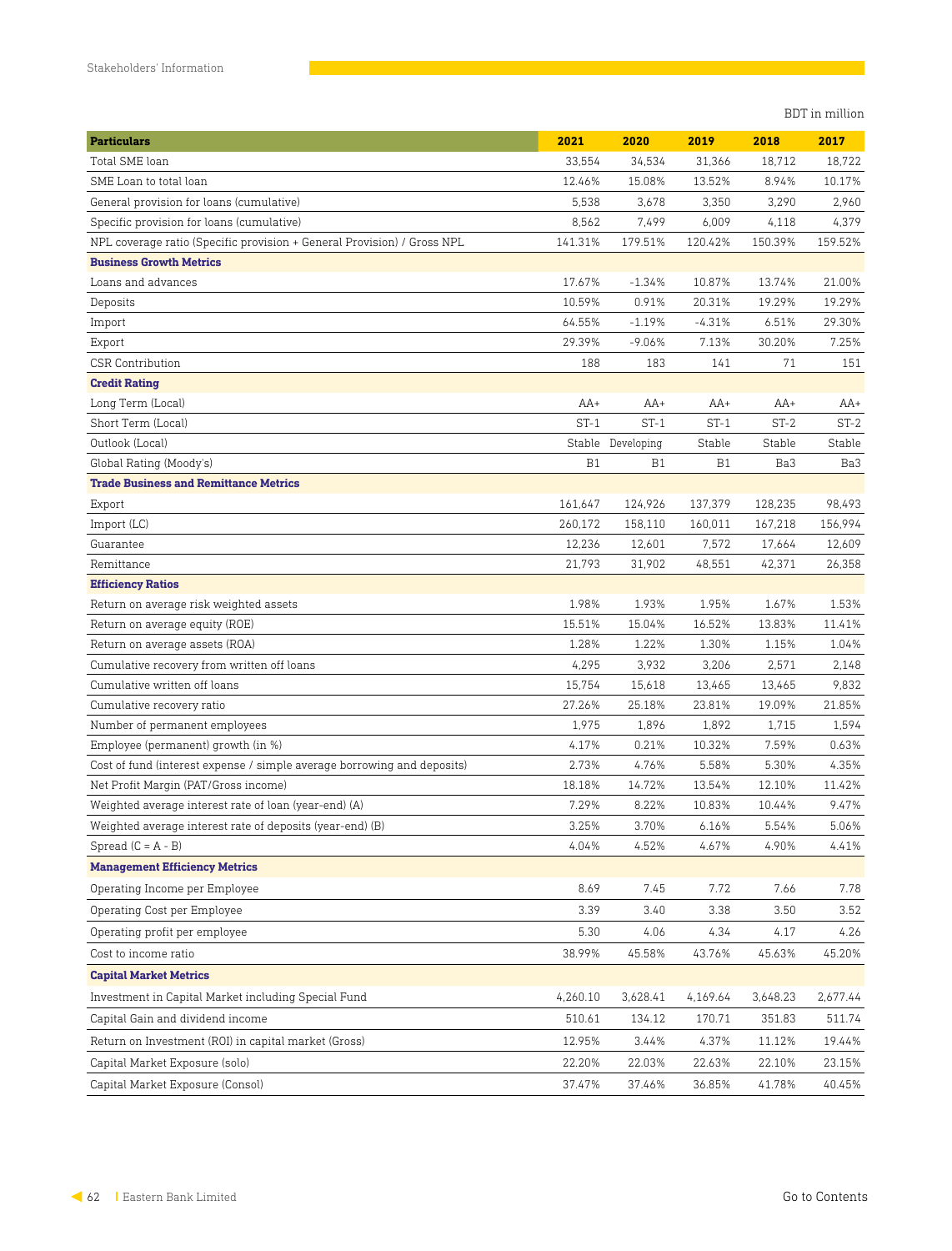| <b>Particulars</b>                                          | 2021    | 2020    | 2019                     | 2018         | 2017    |
|-------------------------------------------------------------|---------|---------|--------------------------|--------------|---------|
| <b>Share Based Metrics</b>                                  |         |         |                          |              |         |
| Earnings per share (EPS) in BDT (Not restated)              | 4.88    | 5.05    | 4.94                     | 4.17         | 3.26    |
| Operating profit per share in BDT (Not restated)            | 10.97   | 9.48    | 10.11                    | 9.68         | 9.21    |
| Market price per share (BDT) as on close of the year at DSE | 38.50   | 36.00   | 33.20                    | 36.00        | 51.10   |
| Price earning ratio (times)                                 | 7.89    | 7.12    | 6.72                     | 8.62         | 15.68   |
| NAV (book value) per share in BDT (Not restated)            | 32.52   | 35.69   | 31.49                    | 31.12        | 29.25   |
| Market capitalization (at close of year)                    | 36.724  | 29,225  | 26,952                   | 26,568       | 37,712  |
| Market price to NAV per share (times)                       | 1.18    | 1.01    | 1.05                     | 1.16         | 1.75    |
| <b>Dividend Payment Metrics</b>                             |         |         |                          |              |         |
| Dividend (%)                                                | 25.00   | 35.00   | 15                       | 30           | 20      |
| Cash (%)                                                    | 12.50   | 17.50   | 15                       | 20           | 20      |
| Stock (%)                                                   | 12.50   | 17.50   | $\overline{\phantom{a}}$ | 10           |         |
| Dividend per share (DPS)                                    | 2.50    | 3.50    | 1.50                     | 3.00         | 2.00    |
| Dividend Cover (times)                                      | 1.95    | 1.44    | 3.29                     | 1.39         | 1.63    |
| Dividend Payout ratio (DPS / EPS)                           | 51.24%  | 69.26%  | 30.38%                   | 71.86%       | 61.38%  |
| Dividend Yield (%)                                          | 6.49%   | 9.72%   | 4.52%                    | 8.33%        | 3.91%   |
| Unclaimed Dividend Amount                                   | 31.59   | 83.54   | 73.41                    | 68.34        | 57.37   |
| <b>Other Information (Actual Figure)</b>                    |         |         |                          |              |         |
| Number of branches                                          | 85      | 85      | 85                       | 85           | 84      |
| Number of sub-branches                                      | 5       | 5       | 3                        |              |         |
| Number of agent banking outlets                             | 46      | 29      | 26                       | $\mathbf{2}$ |         |
| Number of CDMs                                              | 70      | 67      | 61                       | 59           | 54      |
| Number of ATMs                                              | 22.7    | 2.20    | 207                      | 200          | 200     |
| No. of ATM Booths                                           | 214     | 208     | 198                      | 188          | 188     |
| Number of deposit accounts                                  | 666,591 | 631,516 | 620,793                  | 569,552      | 532,208 |
| Number of loan Accounts                                     | 169,153 | 163,913 | 163,795                  | 180,548      | 222,986 |
| Number of foreign correspondents                            | 524     | 512     | 489                      | 592          | 522     |

# **Financial Goals and Performances (Bank)**

| <b>Financial Goals and Performances (Bank)</b> | <b>Goals 2022</b> | <b>Actual 2021</b> | <b>Actual 2020</b> |
|------------------------------------------------|-------------------|--------------------|--------------------|
| Capital to risk weighted assets ratio (CRAR)   | 15% Plus          | 14.08%             | 15.23%             |
| Return on average equity (ROE)                 | 15% Plus          | 15.51%             | 15.04%             |
| Return on average assets (ROA)                 | 1.2% Plus         | 1.28%              | 1.2.2%             |
| Cost to income ratio                           | Less than 40%     | 38.99%             | 45.58%             |
| $NPL(\%)$                                      | Less than 3.50%   | 3.70%              | 2.72%              |
| Year-end deposits (BDT million)                | 313.839           | 268.019            | 242,358            |
| Year-end loans and advances (BDT million)      | 308.319           | 269.394            | 228.944            |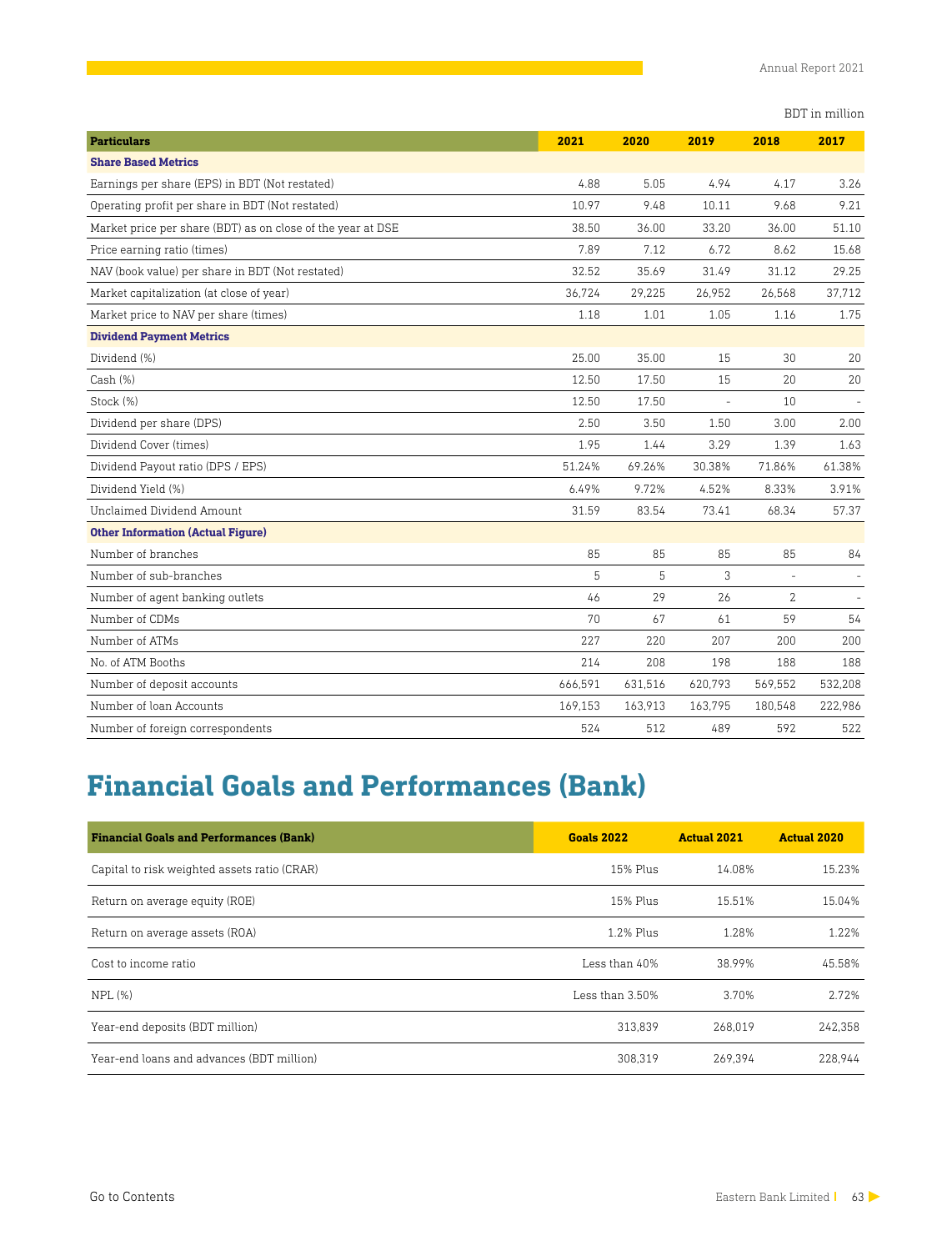## **Horizontal Analysis**

#### **Balance Sheet**

|                                                                         |                          | 2021        | 2020          |           | 2019          |           | 2018          |           |               | 2017        |  |
|-------------------------------------------------------------------------|--------------------------|-------------|---------------|-----------|---------------|-----------|---------------|-----------|---------------|-------------|--|
| <b>Particulars</b>                                                      | <b>BDT 'M</b>            | Δ%          | <b>BDT 'M</b> | Δ%        | <b>BDT 'M</b> | Δ%        | <b>BDT 'M</b> | Δ%        | <b>BDT 'M</b> | Δ%          |  |
| <b>Property and Assets</b>                                              |                          |             |               |           |               |           |               |           |               |             |  |
| Cash in hand and balances with<br>Bangladesh Bank and its agent bank(s) | 18.669                   | 18.92%      | 15.699        | $-20.27%$ | 19.690        | 20.52%    | 16.338        | 14.08%    | 14.321        | 17.40%      |  |
| Balances with other banks and<br>financial institutions                 | 16.270                   | 25.12%      | 13.003        | $-55.09%$ | 28.957        | 70.75%    | 16.959        | $-4.89%$  | 17.831        | 31.38%      |  |
| Money at call and short notice                                          | 1.573                    | 2522.00%    | 60            | $-89.90%$ | 594           | 100.00%   | $\sim$        | $\sim$    |               | $-100.00\%$ |  |
| Investments                                                             | 66.653                   | 4.23%       | 63.949        | 60.69%    | 39.797        | 43.57%    | 27.720        | 13.79%    | 24.361        | 13.58%      |  |
| Loans and advances                                                      | 269,394                  | 17.67%      | 228.944       | $-1.34%$  | 232.051       | 10.87%    | 209.306       | 13.74%    | 184,027       | 21.00%      |  |
| Fixed assets                                                            | 7.632                    | $-1.02%$    | 7.711         | 4.92%     | 7,349         | 10.73%    | 6.637         | 12.06%    | 5,923         | $-0.29%$    |  |
| Other assets                                                            | 8.624                    | 15.54%      | 7.464         | 12.81%    | 6.616         | 23.50%    | 5.357         | $-17.21%$ | 6.471         | 13.77%      |  |
| Non banking assets                                                      | $\overline{\phantom{0}}$ | $-100.00\%$ | 106           | $-2.91%$  | 109           | $-18.86%$ | 134           | 0.00%     | 134           | $-13.00%$   |  |
| <b>Total Assets</b>                                                     | 388,815                  | 15.40%      | 336,936       | 0.53%     | 335,163       | 18.66%    | 282,451       | 11.61%    | 253,068       | 19.83%      |  |
| <b>Liabilities and Equity</b>                                           |                          |             |               |           |               |           |               |           |               |             |  |
| Borrowing from banks, financial<br>institutions and agents              | 63.187                   | 42.68%      | 44.286        | $-12.86%$ | 50.821        | 8.75%     | 46.732        | $-8.36%$  | 50.998        | 30.56%      |  |
| Deposits and other accounts                                             | 268.019                  | 10.59%      | 242.358       | 0.91%     | 240.164       | 20.31%    | 199.629       | 19.29%    | 167.348       | 19.29%      |  |
| Other liabilities                                                       | 26.593                   | 24.76%      | 21,316        | 14.53%    | 18,611        | 41.81%    | 13.124        | $-0.10%$  | 13,137        | 16.58%      |  |
| <b>Total Liabilities</b>                                                | 357,798                  | 16.18%      | 307,960       | $-0.53%$  | 309,596       | 19.31%    | 259,485       | 12.10%    | 231,482       | 21.44%      |  |
| <b>Shareholders' Equity</b>                                             |                          |             |               |           |               |           |               |           |               |             |  |
| Paid-up capital                                                         | 9.539                    | 17.50%      | 8,118         | 0.00%     | 8,118         | 10.00%    | 7,380         | 0.00%     | 7,380         | 5.00%       |  |
| Statutory reserve                                                       | 9,539                    | 17.50%      | 8,118         | 0.00%     | 8,118         | 10.00%    | 7,380         | 0.00%     | 7,380         | 5.55%       |  |
| General reserve                                                         | 603                      | 0.00%       | 603           | 0.00%     | 603           | 0.00%     | 603           | 364.23%   | 130           | 0.00%       |  |
| Other reserve                                                           | 2,360                    | $-33.55%$   | 3,552         | 17.21%    | 3,031         | 2.21%     | 2,965         | $-19.34%$ | 3,676         | 0.18%       |  |
| Surplus in profit and loss account                                      | 8,975                    | 4.56%       | 8,584         | 50.66%    | 5,697         | 22.85%    | 4,638         | 53.58%    | 3,020         | 9.73%       |  |
| <b>Total Shareholders' Equity</b>                                       | 31.017                   | 7.04%       | 28,976        | 13.33%    | 25,567        | 11.33%    | 22.966        | 6.40%     | 21,586        | 4.93%       |  |
| <b>Total Liabilities and Shareholders'</b><br><b>Equity</b>             | 388,815                  | 15.40%      | 336,936       | 0.53%     | 335,163       | 18.66%    | 282.451       | 11.61%    | 253,068       | 19.83%      |  |
| <b>Total Off-balance Sheet Items</b>                                    | 141.831                  | 36.30%      | 104.060       | 4.29%     | 99.781        | $-15.17%$ | 117.629       | 16.14%    | 101.278       | 34.01%      |  |

### **Profit and Loss Account**

|                                                         | 2021          |           | 2020          |            | 2019          |            | 2018          |             | 2017          |         |
|---------------------------------------------------------|---------------|-----------|---------------|------------|---------------|------------|---------------|-------------|---------------|---------|
| <b>Particulars</b>                                      | <b>BDT 'M</b> | Δ%        | <b>BDT 'M</b> | Δ%         | <b>BDT 'M</b> | Δ%         | <b>BDT 'M</b> | Δ%          | <b>BDT 'M</b> | Δ%      |
| Interest Income                                         | 16.206        | $-17.60%$ | 19.667        | $-15.09%$  | 23,164        | 16.86%     | 19,821        | 37.66%      | 14,399        | 13,546  |
| Interest paid on deposits and<br>borrowings             | (8,445)       | $-38.52%$ | (13.737)      | $-8.45%$   | (15,005)      | 21.84%     | (12.315)      | 42.30%      | (8,654)       | (8,016) |
| <b>Net Interest Income</b>                              | 7,761         | 30.87%    | 5,930         | $-27.31%$  | 8,159         | 8.69%      | 7,506         | 30.66%      | 5,745         | 5,529   |
| Non-interest Income                                     | 9.397         | 14.55%    | 8,203         | 27.41%     | 6,439         | 14.30%     | 5,633         | $-15.37%$   | 6,656         | 5,952   |
| <b>Total operating income</b>                           | 17,158        | 21.40%    | 14,134        | $-3.18%$   | 14,597        | 11.10%     | 13,139        | 5.96%       | 12,401        | 11,481  |
| Total operating expenses                                | 6.690         | 3.86%     | 6.441         | 0.85%      | 6,387         | 6.54%      | 5,995         | 6.96%       | 5,605         | 5,063   |
| <b>Profit before provisions</b>                         | 10,468        | 36.08%    | 7,692         | $-6.31%$   | 8,210         | 14.92%     | 7,144         | 5.13%       | 6,796         | 6,418   |
| Provision for loans and off-<br>balance sheet exposures | 2,652         | 142.57%   | 1,093         | $-16.64%$  | 1,311         | $-40.06%$  | 2,188         | $-21.18%$   | 2,775         | 2,288   |
| Other provision                                         | (391)         | 327.09%   | (92)          | $-114.27%$ | 643           | 73.43%     | 370           | $-1114.64%$ | (37)          | (269)   |
| <b>Total provisions</b>                                 | 2,260         | 125.68%   | 1,001         | $-48.74%$  | 1,954         | $-23.62\%$ | 2,558         | -6.61%      | 2,739         | 2,019   |
| Profit before tax for the year                          | 8,208         | 22.67%    | 6,691         | 6.95%      | 6,256         | 36.42%     | 4,586         | 13.05%      | 4,057         | 4,400   |
| Total provision for taxation                            | 3.554         | 37.31%    | 2,588         | 15.13%     | 2,248         | 49.36%     | 1,505         | $-8.88%$    | 1,652         | 1,743   |
| Profit after tax for the year                           | 4,654         | 13.44%    | 4,103         | 2.36%      | 4,008         | 30.10%     | 3,081         | 28.11%      | 2,405         | 6,143   |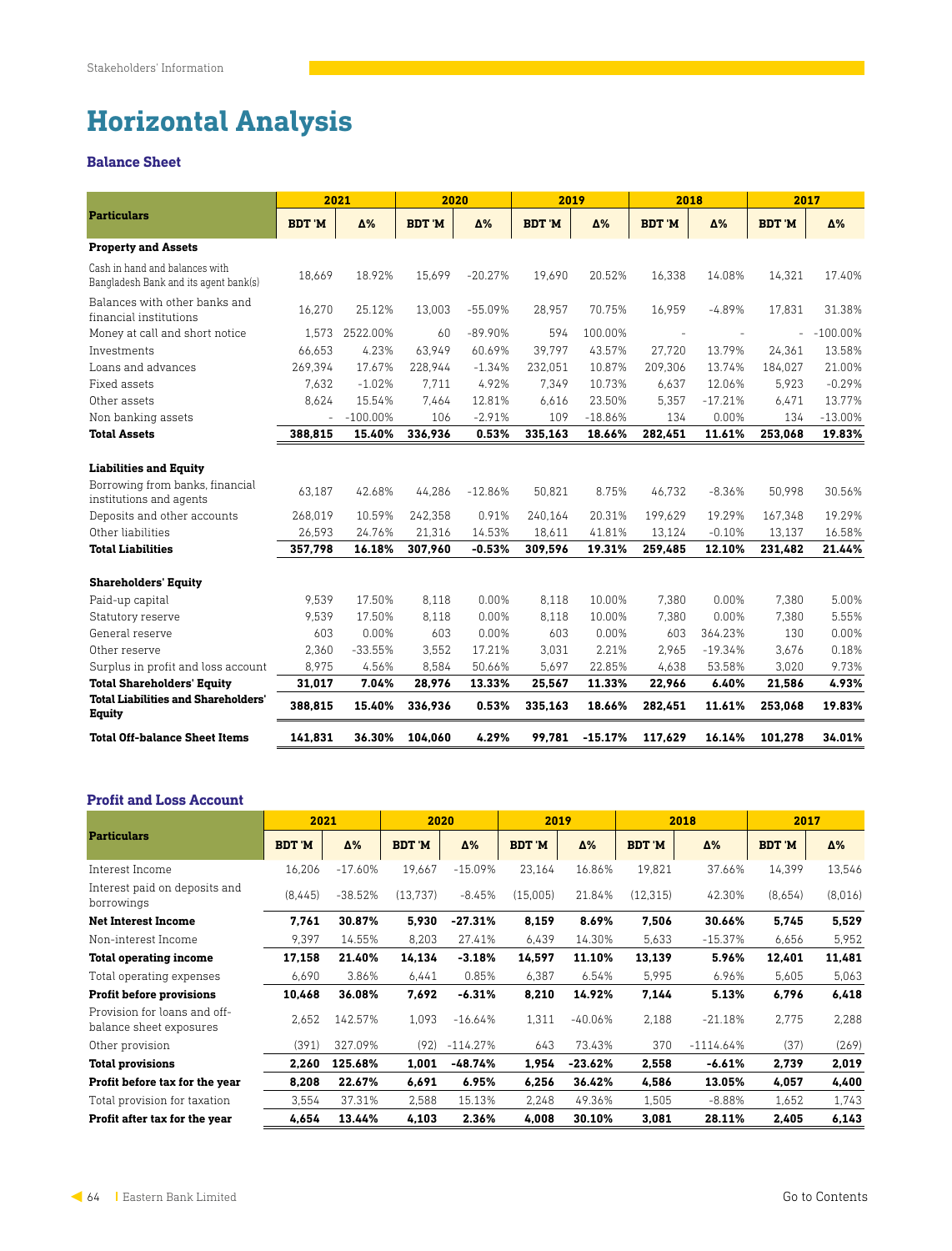# **Vertical Analysis**

#### **Balance Sheet**

|                                                             | 2021          |                | 2020          |         | 2019          |         | 2018                     |         | 2017          |         |  |
|-------------------------------------------------------------|---------------|----------------|---------------|---------|---------------|---------|--------------------------|---------|---------------|---------|--|
| <b>Particulars</b>                                          | <b>BDT 'M</b> | <b>Mix (%)</b> | <b>BDT 'M</b> | Mix (%) | <b>BDT 'M</b> | Mix (%) | <b>BDT 'M</b>            | Mix (%) | <b>BDT 'M</b> | Mix (%) |  |
| <b>Property and Assets</b>                                  |               |                |               |         |               |         |                          |         |               |         |  |
| Cash in hand and balances                                   |               |                |               |         |               |         |                          |         |               |         |  |
| with Bangladesh Bank and its<br>agent bank(s)               | 18,669        | 4.80%          | 15,699        | 4.66%   | 19,690        | 5.87%   | 16,338                   | 5.78%   | 14,321        | 5.66%   |  |
| Balances with other banks<br>and financial institutions     | 16.270        | 4.18%          | 13,003        | 3.86%   | 28,957        | 8.64%   | 16,959                   | 6.00%   | 17,831        | 7.05%   |  |
| Money at call and short notice                              | 1.573         | 0.40%          | 60            | 0.02%   | 594           |         |                          |         | $\sim$        | 0.00%   |  |
| Investments                                                 | 66.653        | 17.14%         | 63.949        | 18.98%  | 39.797        | 11.87%  | 27.720                   | 9.81%   | 24.361        | 9.63%   |  |
| Loans and advances                                          | 269,394       | 69.29%         | 228,944       | 67.95%  | 232,051       | 69.24%  | 209,306                  | 74.10%  | 184,027       | 72.72%  |  |
| Fixed assets                                                | 7,632         | 1.96%          | 7.711         | 2.29%   | 7,349         | 2.19%   | 6,637                    | 2.35%   | 5,923         | 2.34%   |  |
| Other assets                                                | 8,624         | 2.22%          | 7,464         | 2.22%   | 6,616         | 1.97%   | 5,357                    | 1.90%   | 6,471         | 2.56%   |  |
| Non banking assets                                          |               |                | 106           | 0.03%   | 109           | 0.03%   | 134                      | 0.05%   | 134           | 0.05%   |  |
| <b>Total Assets</b>                                         | 388,815       | 100.00%        | 336,936       | 100.00% | 335,163       | 99.82%  | 282,451                  | 100.00% | 253,068       | 100.00% |  |
| <b>Liabilities and Equity</b>                               |               |                |               |         |               |         |                          |         |               |         |  |
| Borrowing from banks, financial<br>institutions and agents  | 63.187        | 16.25%         | 44.286        | 13.14%  | 50.821        | 15.16%  | 46.732                   | 16.55%  | 50,998        | 20.15%  |  |
| Deposits and other accounts                                 | 268,019       | 68.93%         | 242,358       | 71.93%  | 240,164       | 71.66%  | 199.629                  | 70.68%  | 167,348       | 66.13%  |  |
| Other liabilities                                           | 26,593        | 6.84%          | 21,316        | 6.33%   | 18,611        | 5.55%   | 13,124                   | 4.65%   | 13,137        | 5.19%   |  |
| <b>Total Liabilities</b>                                    | 357,798       | 92.02%         | 307,960       | 91.40%  | 309,596       | 92.37%  | 259,485                  | 91.87%  | 231,482       | 91.47%  |  |
| <b>Shareholders' Equity</b>                                 |               |                |               |         |               |         |                          |         |               |         |  |
| Paid-up capital                                             | 9,539         | 2.45%          | 8,118         | 2.41%   | 8,118         | 2.42%   | 7,380                    | 2.61%   | 7,380         | 2.92%   |  |
| Statutory reserve                                           | 9.539         | 2.45%          | 8.118         | 2.41%   | 8.118         | 2.42%   | 7.380                    | 2.61%   | 7.380         | 2.92%   |  |
| General reserve                                             | 603           | 0.16%          | 603           | 0.18%   | 603           | 0.18%   | 603                      | 0.21%   | 130           | 0.05%   |  |
| Other Reserve                                               | 2,360         | 0.61%          | 3,552         | 1.05%   | 3,031         | 0.90%   | 2,965                    | 1.05%   | 3,676         | 1.45%   |  |
| Surplus in profit and loss<br>account                       | 8,975         | 2.31%          | 8,584         | 2.55%   | 5,697         | 1.70%   | $\overline{\phantom{a}}$ | 1.64%   | 3,020         | 1.19%   |  |
| <b>Total Shareholders' Equity</b>                           | 31.017        | 7.98%          | 28,976        | 8.60%   | 25,567        | 7.63%   | 22.966                   | 8.13%   | 21,586        | 8.53%   |  |
| <b>Total Liabilities and</b><br><b>Shareholders' Equity</b> | 388,815       | 100.00%        | 336,936       | 100.00% | 335,163       | 100.00% | 282,451                  | 100.00% | 253,068       | 100.00% |  |
| <b>Total Off-balance Sheet Items</b>                        | 141.831       | 36.48%         | 104.060       | 30.88%  | 99.781        | 29.77%  | 117.629                  | 41.65%  | 101.278       | 40.02%  |  |

#### **Profit and Loss Account**

| <b>Particulars</b>                                     | 2021          |           | 2020          |           | 2019          |           | 2018          |           | 2017          |           |
|--------------------------------------------------------|---------------|-----------|---------------|-----------|---------------|-----------|---------------|-----------|---------------|-----------|
|                                                        | <b>BDT 'M</b> | Mix (%)   | <b>BDT 'M</b> | Mix (%)   | <b>BDT 'M</b> | Mix (%)   | <b>BDT 'M</b> | Mix (%)   | <b>BDT 'M</b> | Mix (%)   |
| Interest Income                                        | 16,206        | 63.30%    | 19.667        | 70.57%    | 23.164        | 78.25%    | 19.821        | 77.87%    | 14.399        | 68.39%    |
| Interest paid on deposits and<br>borrowings            | (8,445)       | $-32.98%$ | (13.737)      | $-49.29%$ | (15,005)      | $-50.69%$ | (12, 315)     | $-48.38%$ | (8,654)       | $-41.10%$ |
| <b>Net Interest Income</b>                             | 7,761         | 30.31%    | 5,930         | 21.28%    | 8,159         | 27.56%    | 7,506         | 29.49%    | 5,745         | 27.28%    |
| Non-interest Income                                    | 9,397         | 36.70%    | 8,203         | 29.43%    | 6,439         | 21.75%    | 5,633         | 22.13%    | 6,656         | 31.61%    |
| <b>Total operating income</b>                          | 17,158        | 67.02%    | 14,134        | 50.71%    | 14,597        | 49.31%    | 13,139        | 51.62%    | 12,401        | 58.90%    |
| Total operating expenses                               | 6,690         | 26.13%    | 6,441         | 23.11%    | 6,387         | 21.58%    | 5,995         | 23.55%    | 5,605         | 26.62%    |
| <b>Profit before provisions</b>                        | 10,468        | 40.88%    | 7,692         | 27.60%    | 8,210         | 27.73%    | 7,144         | 28.07%    | 6,796         | 32.28%    |
| Provision for loans and off-balance<br>sheet exposures | 2,652         | 10.36%    | 1,093         | 3.92%     | 1,311         | 4.43%     | 2,188         | 8.59%     | 2,775         | 13.18%    |
| Other provision                                        | (391)         | $-1.53%$  | (92)          | $-0.33%$  | 643           | 2.17%     | 370           | 1.46%     | (37)          | $-0.17%$  |
| <b>Total provisions</b>                                | 2.260         | 8.83%     | 1.001         | 3.59%     | 1,954         | 6.60%     | 2.558         | 10.05%    | 2.739         | 13.01%    |
| Profit before tax for the year                         | 8,208         | 32.06%    | 6,691         | 24.01%    | 6,256         | 21.13%    | 4,586         | 18.02%    | 4,057         | 19.27%    |
| Total provision for taxation                           | 3,554         | 13.88%    | 2,588         | 9.29%     | 2,248         | 7.59%     | 1,505         | 5.91%     | 1,652         | 7.85%     |
| Profit after tax for the year                          | 4.654         | 18.18%    | 4,103         | 14.72%    | 4.008         | 13.54%    | 3.081         | 12.10%    | 2,405         | 11.42%    |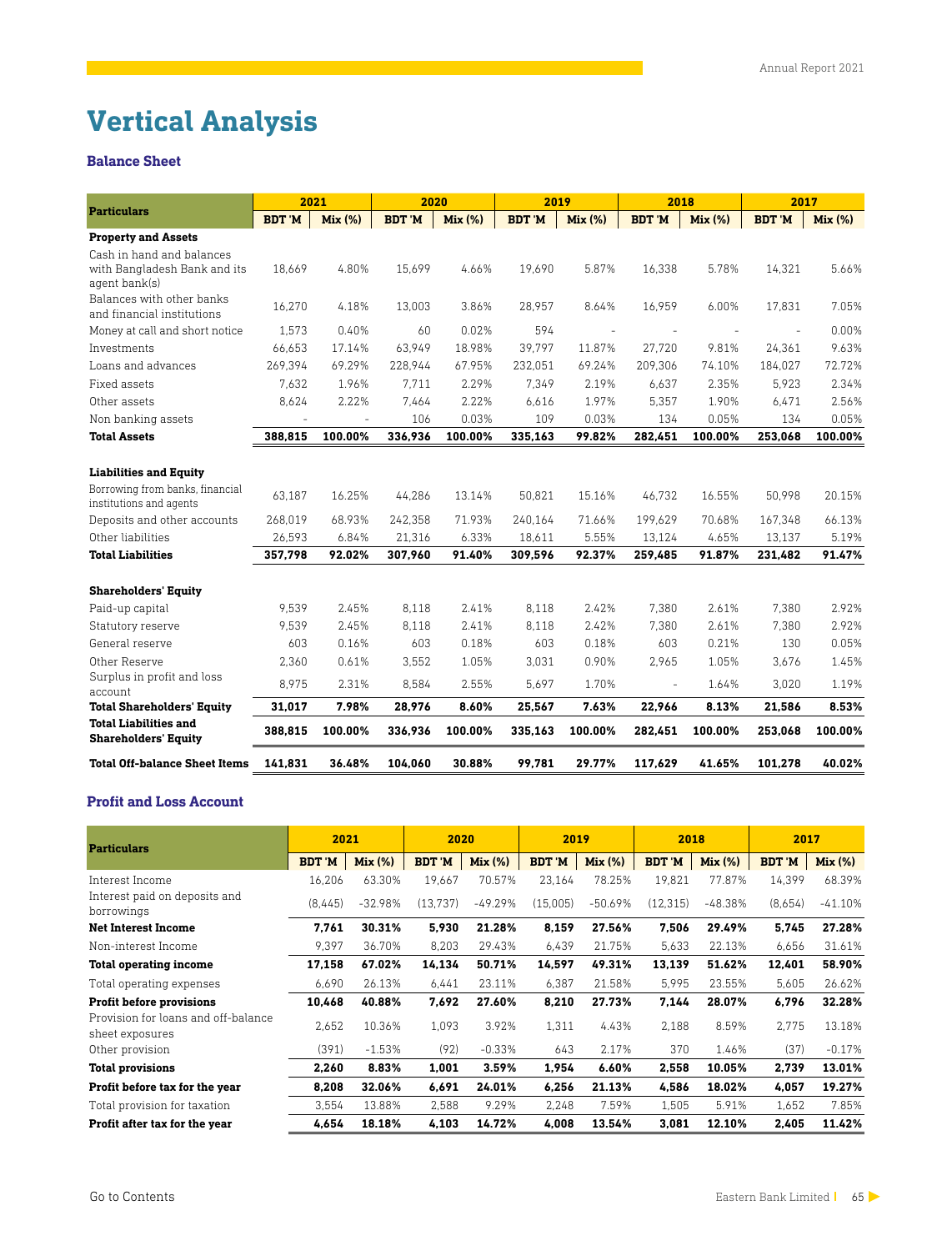### **Market Value Added (MVA) Statement**

Market value added statement reflects the company's performance evaluated by the market through the share price. This amount is derived from the difference between market capitalization and book value of the shares outstanding. It signifies the enhancement of financial solvency as perceived by the market.

#### **Market Value Added statement as at 31 December**

| <b>Particulars</b>                          | 2021        | 2020        |
|---------------------------------------------|-------------|-------------|
| Face Value per share (BDT)                  | 10.00       | 10.00       |
| Market value per share (BDT)                | 38.50       | 36.00       |
| Number of shares outstanding                | 953,864,467 | 811.799.547 |
| Total market capitalization (BDT million)   | 36.724      | 29.225      |
| Book value of paid up capital (BDT million) | 9.539       | 8.118       |
| Market value added (BDT million)            | 27.185      | 21.107      |

### **Stock Performance**

|              | <b>DSE</b>        |                  | <b>CSE</b>                      |                   |                  | <b>Volume</b><br><b>Total</b>   |              |
|--------------|-------------------|------------------|---------------------------------|-------------------|------------------|---------------------------------|--------------|
| <b>Month</b> | <b>Month High</b> | <b>Month Low</b> | <b>Total Volume</b><br>(Number) | <b>Month High</b> | <b>Month Low</b> | <b>Total Volume</b><br>(Number) | on DSE & CSE |
| $Jan-21$     | 39.90             | 35.70            | 7,021,558                       | 41.00             | 34.90            | 48,871                          | 7,070,429    |
| Feb-21       | 37.60             | 33.70            | 9,902,849                       | 38.90             | 33.40            | 63,986                          | 9,966,835    |
| $Mar-21$     | 37.90             | 36.00            | 1,554,299                       | 37.50             | 34.60            | 24,440                          | 1,578,739    |
| $Apr-21$     | 39.80             | 36.50            | 7,873,610                       | 42.00             | 36.00            | 447,011                         | 8,320,621    |
| $May-21$     | 39.80             | 33.50            | 14,349,400                      | 40.90             | 31.10            | 2,345,625                       | 16,695,025   |
| $Jun-21$     | 37.20             | 33.60            | 16,950,068                      | 37.90             | 31.00            | 10,326,251                      | 27.276.319   |
| $Jul-21$     | 35.60             | 34.20            | 8,924,979                       | 36.10             | 34.20            | 146,081                         | 9,071,060    |
| Aug- $21$    | 37.80             | 35.40            | 10,630,124                      | 37.70             | 34.50            | 206.305                         | 10.836.429   |
| $Sep-21$     | 41.60             | 36.90            | 20,778,986                      | 42.00             | 36.80            | 310,603                         | 21,089,589   |
| $Oct-21$     | 39.40             | 36.90            | 8,648,160                       | 40.00             | 37.00            | 201.145                         | 8.849.305    |
| $Nov-21$     | 40.40             | 37.90            | 6,619,255                       | 40.80             | 37.60            | 159,718                         | 6,778,973    |
| $Dec-21$     | 39.00             | 36.50            | 5,423,595                       | 39.90             | 36.10            | 2,851,635                       | 8,275,230    |

#### **Price-Volume Movement of EBL**

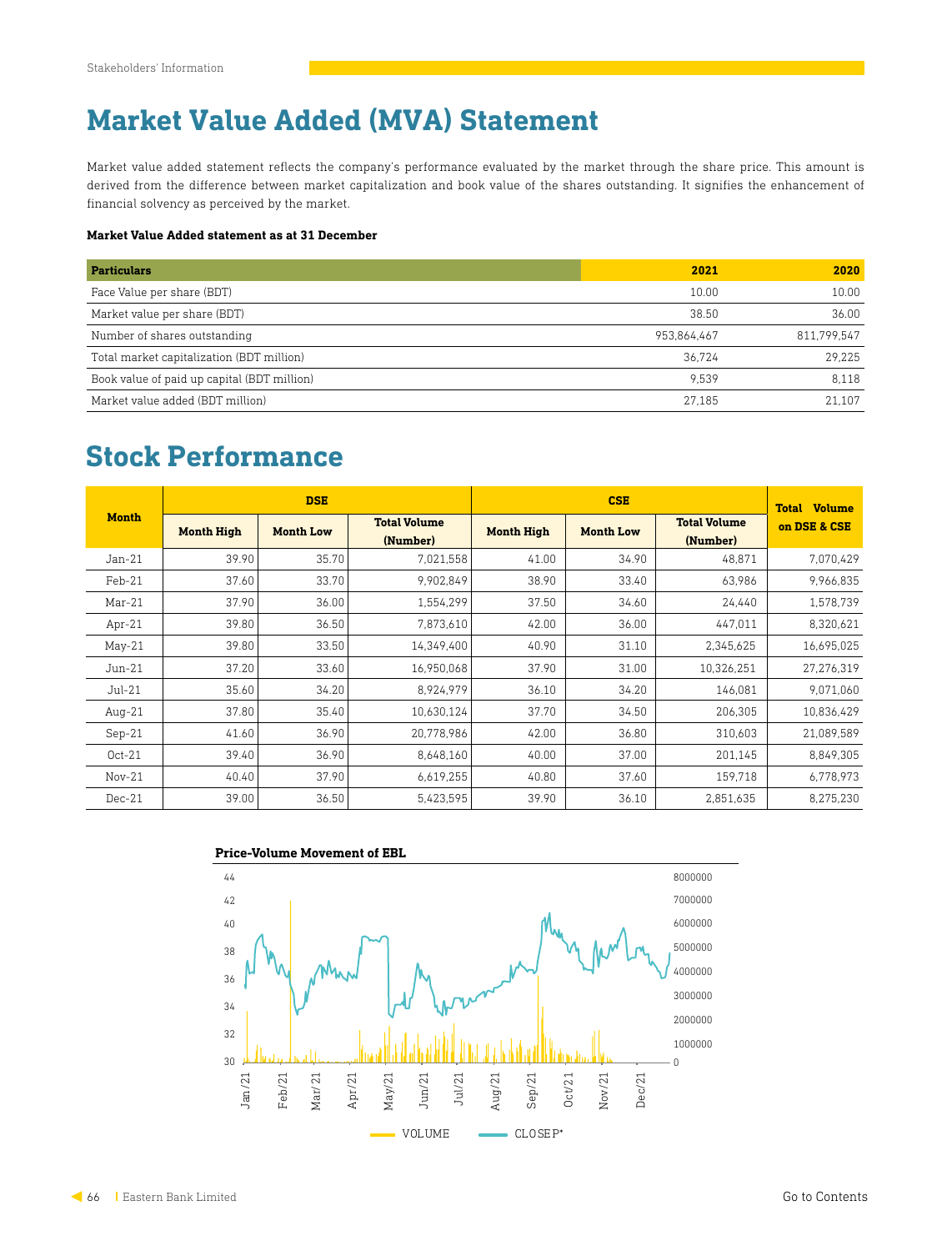### **Value Added Statement**

Value added is the wealth accretion made by Eastern Bank Limited through providing banking and other financial services in 2021 for its employees, directors, government and shareholders in the form of salaries & allowances, remuneration, duties & taxes, net profit after tax respectively and also indicates value of use of fixed assets through depreciation.

#### **Value added for the year ended 31 December**

| <b>Particulars</b>                          | 2021            | 2020                |
|---------------------------------------------|-----------------|---------------------|
| <b>Wealth creation</b>                      |                 |                     |
| Revenue from Banking Services               | 16,206,209,303  | 19,667,413,756      |
| Less: Cost of services & supplies           | (9,684,982,008) | (15, 384, 963, 879) |
| Value added by the Banking Services         | 6,521,227,295   | 4,282,449,877       |
| Non-banking income                          | 9,396,917,887   | 8,203,407,398       |
| Provision for loans & other assets          | (2,260,138,385) | (1,001,489,340)     |
| <b>Total Wealth Creation</b>                | 13,658,006,797  | 11,484,367,935      |
| <b>Wealth distribution</b>                  |                 |                     |
| <b>Employees &amp; Directors</b>            |                 |                     |
| Employees as salaries & allowances          | 4,128,981,013   | 3,949,920,340       |
| Directors as fees                           | 2,771,554       | 2,717,506           |
| Government                                  | 4,166,731,276   | 2,742,358,803       |
| Corporate tax                               | 3,553,815,784   | 2,588,228,698       |
| Service tax/ Value added tax                | 162,469,518     | 137,745,141         |
| Municipalties/local taxes                   | 14,189,964      | 14,189,964          |
| Excise duties                               | 436,256,010     | 2,195,000           |
| <b>Shareholders</b>                         |                 |                     |
| Dividend to shareholders                    | 2,384,661,168   | 2,841,298,415       |
| <b>Retention for future business growth</b> |                 |                     |
| Retained earnings                           | 2,269,203,559   | 1,261,264,639       |
| Depreciation and amortization               | 705,658,227     | 686,808,233         |
| <b>Total Wealth Distribution</b>            | 13,658,006,797  | 11,484,367,935      |





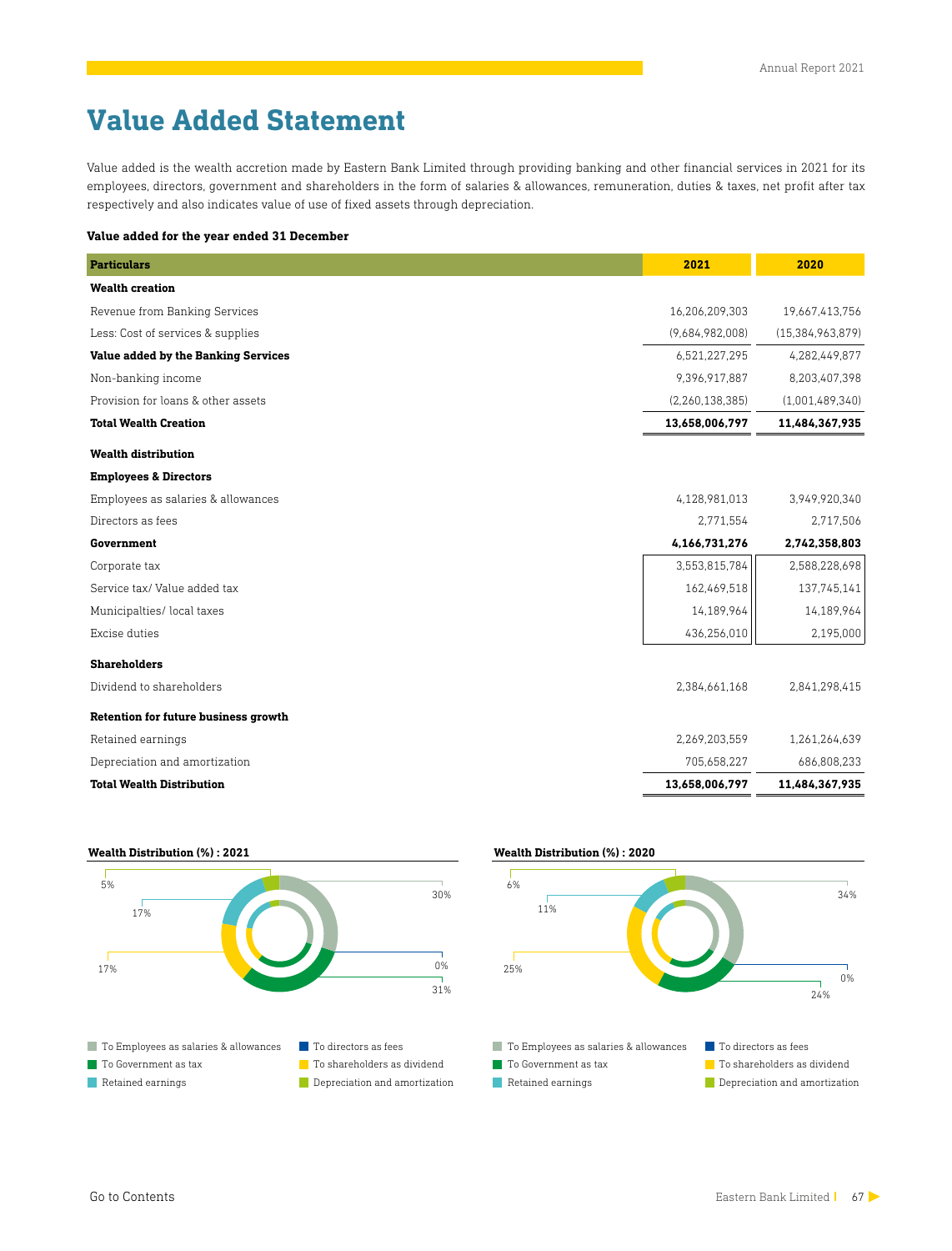### **Economic Value Added Statement**

Economic Value Added (EVA) is the measure of financial performance of an organization. It is based on the principle that since a company's management employs equity capital to earn a profit; it must pay for the use of this equity capital. This management tool is useful to shareholders in particular and other stakeholders in general to take decision for increasing wealth.

EVA is equal to Profit after Tax (PAT) plus the provision for loans & other assets less written off during the year minus cost of equity where cost of equity is the opportunity cost that the shareholders forego. This cost of equity is calculated considering the risk free rate based on weighted average rate of 10 years Treasury bond issued by Bangladesh Government plus 2% risk premium. EBL management is committed to maximize wealth of its shareholders and other equity providers.

#### **EVA statement for the year ended 31 December**

| <b>Particulars</b>                                                                      | 2021           | 2020           |
|-----------------------------------------------------------------------------------------|----------------|----------------|
| Shareholders' equity                                                                    | 31,016,575,398 | 28,975,579,670 |
| Add: Accumulated provision for loans & advances and other assets                        | 14,710,275,983 | 12,190,479,881 |
| <b>Capital Employed</b>                                                                 | 45,726,851,381 | 41,166,059,551 |
| Average Capital Employed / Shareholders' equity                                         | 43,446,455,466 | 34,181,311,729 |
| <b>Earnings</b>                                                                         |                |                |
| Profit after tax                                                                        | 4,653,864,726  | 4,102,563,054  |
| Add:Provision for loans & advances and other assets charged during the year             | 2,260,138,385  | 1,001,489,340  |
| Less: Written off loans during the year                                                 | 12,265,692     |                |
| <b>Net earnings</b>                                                                     | 6,901,737,419  | 5,104,052,393  |
| Cost of equity:                                                                         |                |                |
| Average cost of equity (Based on weighted average rate of 10 years treasury bond issued | 9.42%          | 7.81%          |
| by the Bangladesh Government) plus 2% risk premium                                      |                |                |
| Capital charge (Cost of average equity)                                                 | 4,092,656,105  | 2,669,560,446  |
| <b>Economic Value Added</b>                                                             | 2,809,081,314  | 2.434.491.947  |

### **DuPont Analysis**

DuPont Analysis is another extended tool to examine the Return on Equity (ROE) of a company in details by analysing Net Profit Margin, Asset Turnover, and Financial Leverage. It gives a broader view to the management in earnings of shareholders' equity breaks down the ROE to analyze how corporate can increase the return for their shareholders.



| <b>Particulars</b>            |                                 | 2021   | 2020   |
|-------------------------------|---------------------------------|--------|--------|
| Net Profit Margin (in %)      | PAT / Total Income              | 18.18% | 14.72% |
| Total Asset Turnover (in %)   | Total Income / Average Assets   | 7.06%  | 8.29%  |
| Return on Asset (in %)        | PAT / Average Assets            | 1.28%  | 1.22%  |
| Financial Leverage (in times) | Average Assets / Average Equity | 12.10  | 12.32  |
| Return on Equity (in %)       | PAT / Average Equity            | 15.51% | 15.04% |

The affirmative change of all components of DuPont analysis denotes the positive impact on Return on Equity. In 2021, the perfomance of the bank was better compared to previous year in all parameters except total asset turnover due to lower growth of total income.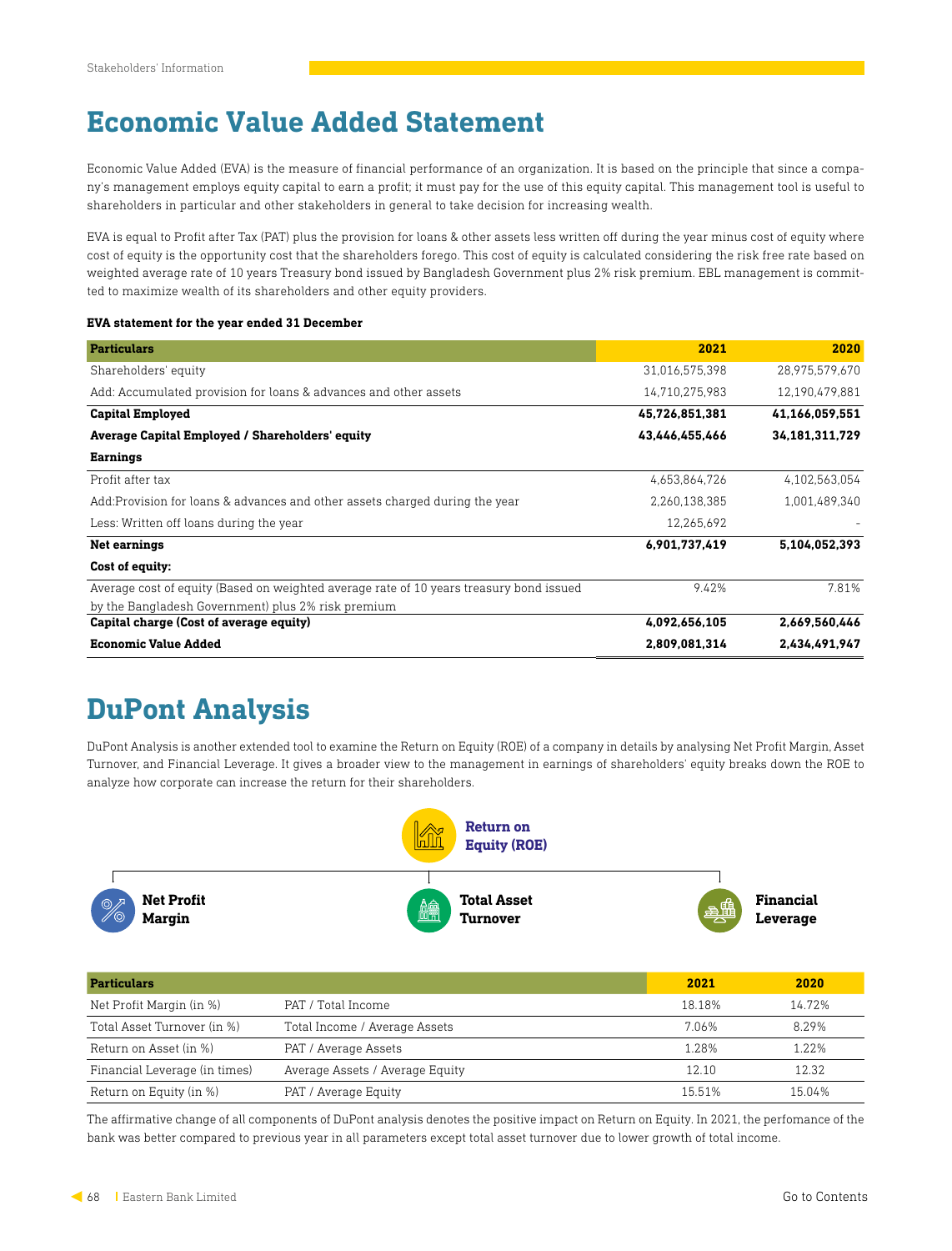BDT in million

### **Our Investment in the Capital Market**

The capital market of Bangladesh passed a vibrant year in 2021 bouncing back from a sluggish trend that continued over the last couple of years. This positive trend was marked by good average turnover, increased market capitalization, deepening initiative for bond market and enforcement of certain governance measures. DSE Price Index rose by 1,354 points (25%) to 6,756 as on 30 December 2021 compared to 5,402 as on 31 December 2020 despite market volatility and scrip-wise price corrections in the last few months since September 2021.

Several joint initiatives by Bangladesh Securities and Exchange Commission and Bangladesh Bank including structural changes i.e. regulatory policies and reforms, allowing investment under special fund of BDT 200 cr. each for banking companies, introducing SME platform for raising paid-up capital of small-cap companies, forcing directors to maintain 30 per cent joint shareholding, guarding against any capital market non-compliant activities and abolishment of over-the-counter market boosted the investors' confidence in the market.

#### **Return on investment from capital market**

EBL ensured a good return from the capital market which was the second highest in the history of EBL after the year 2010. This wonderful performance was made possible for the judicious guidance from the BoD of the bank, well defined strategies and effective execution by the skilled Investment Committee. This helped the Bank to get the best possible return from the capital market.

|                                               |        | ____________________ |
|-----------------------------------------------|--------|----------------------|
| <b>Particulars</b>                            | 2021   | 2020                 |
| Investment (average)                          | 3.944  | 3,899                |
| Gain from sale of Shares & MFs (Net off Loss) | 341    | 39                   |
| Dividend Income                               | 169    | 95                   |
| Return on Investment                          | 12.95% | 3.44%                |

#### **Exposure in capital market (solo)**

EBL kept capital market investment exposure within the regulatory limit (i.e. 25%) and complied with regulatory guidelines given by Bangladesh Bank for investment under special fund.

|                                               |        | BDT in million |
|-----------------------------------------------|--------|----------------|
| <b>Particulars</b>                            | 2021   | 2020           |
| Total of capital components                   | 24.820 | 21,933         |
| Exposure in capital market                    | 5,510  | 4,833          |
| Exposure (in percentage)                      | 22.20% | 22.03%         |
| Exposure in capital market under Special Fund | 1,020  |                |

EBL will focus more to diversify and rebalance the existing portfolio to maintain a healthy portfolio as well as generate adequate return complying the prescribed rules and limit set by regulators.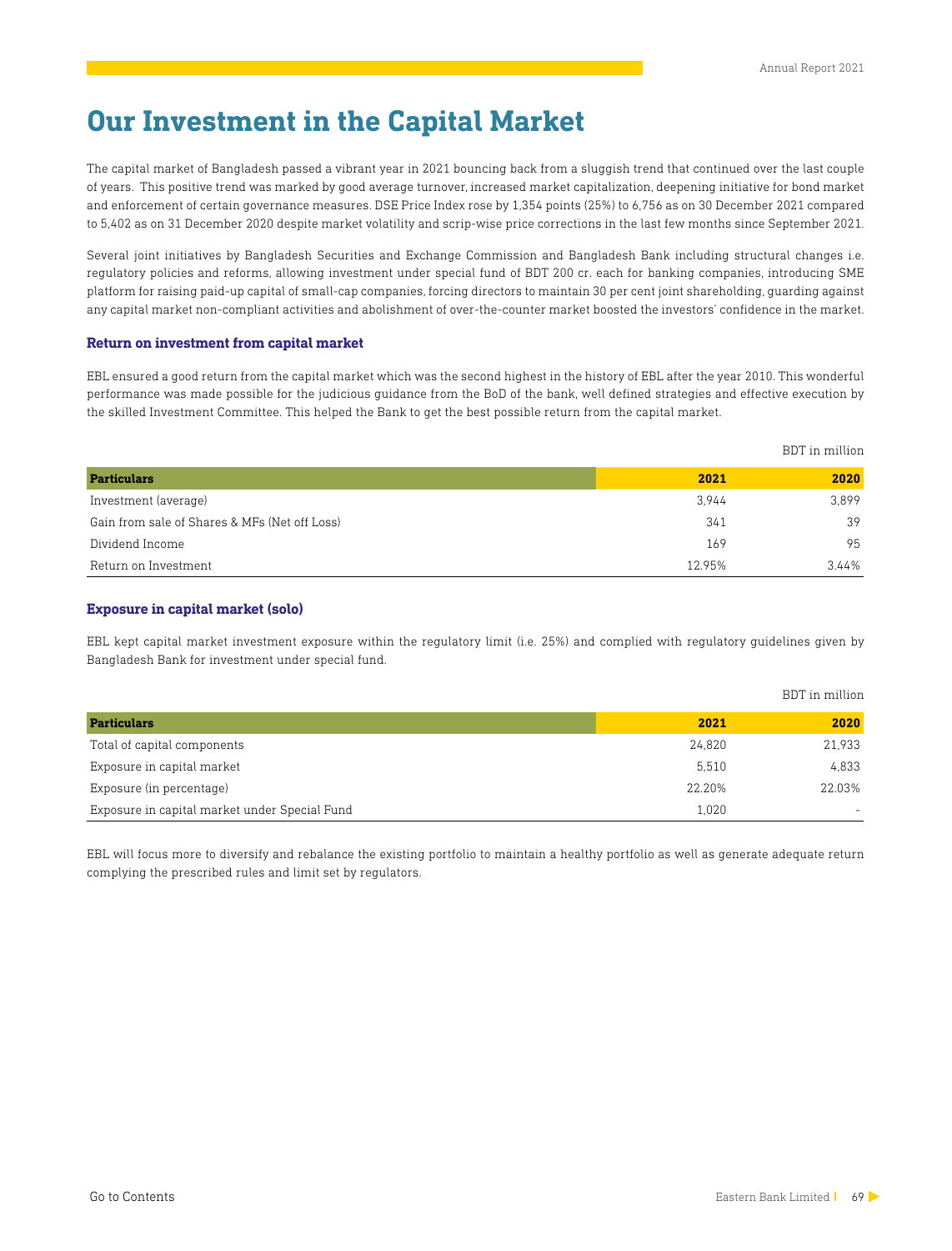### **Credit Rating of EBL**

#### **Local (CRISL)**

| Date of Rating : June 17, 2021 | Valid up to: June 16, 2022 |            |  |
|--------------------------------|----------------------------|------------|--|
|                                | Long Term                  | Short Term |  |
| Surveillance Rating            | $AA+$                      | $ST - i$   |  |
| Outlook                        | Stable                     |            |  |

#### **Rationale**

CRISL has reaffirmed EBL's long term rating to "AA+" and short term rating to "ST-1". This has been done on the basis of operational and financial performance of the Bank along with all its relevant quantitative and qualitative information and other prevailing factors through an in-depth analysis.

The above ratings have been assigned on the basis of its financial performance, asset quality, capital adequacy, liquidity, risk management practice, portfolio management, compliance and governance practice, robustness of IT infrastructure & IT risk management, HR development practice and above all EBL's strategy to address future contingency. While assigning the rating, CRISL also factored the operational performance and fund management efficiency of the Bank through its capital market subsidiaries.

Over the years, EBL has established itself as one of the leading private commercial banks in the country with established leadership in corporate banking with growing focus on SME, emerging corporate and consumer business.

#### **International (Moody's)**

EBL is the first company in the country rated by Moody's, a renowned global rating agency, for the first time in March 2016. The Bank has been assigned B1 rating in January 2022 with stable outlook. As per Moody's expectation, Bank's asset quality and profitability will remain better than those of its peers, supported by prudent risk management, while capital will be stable at a moderate level in the next 12-18 months.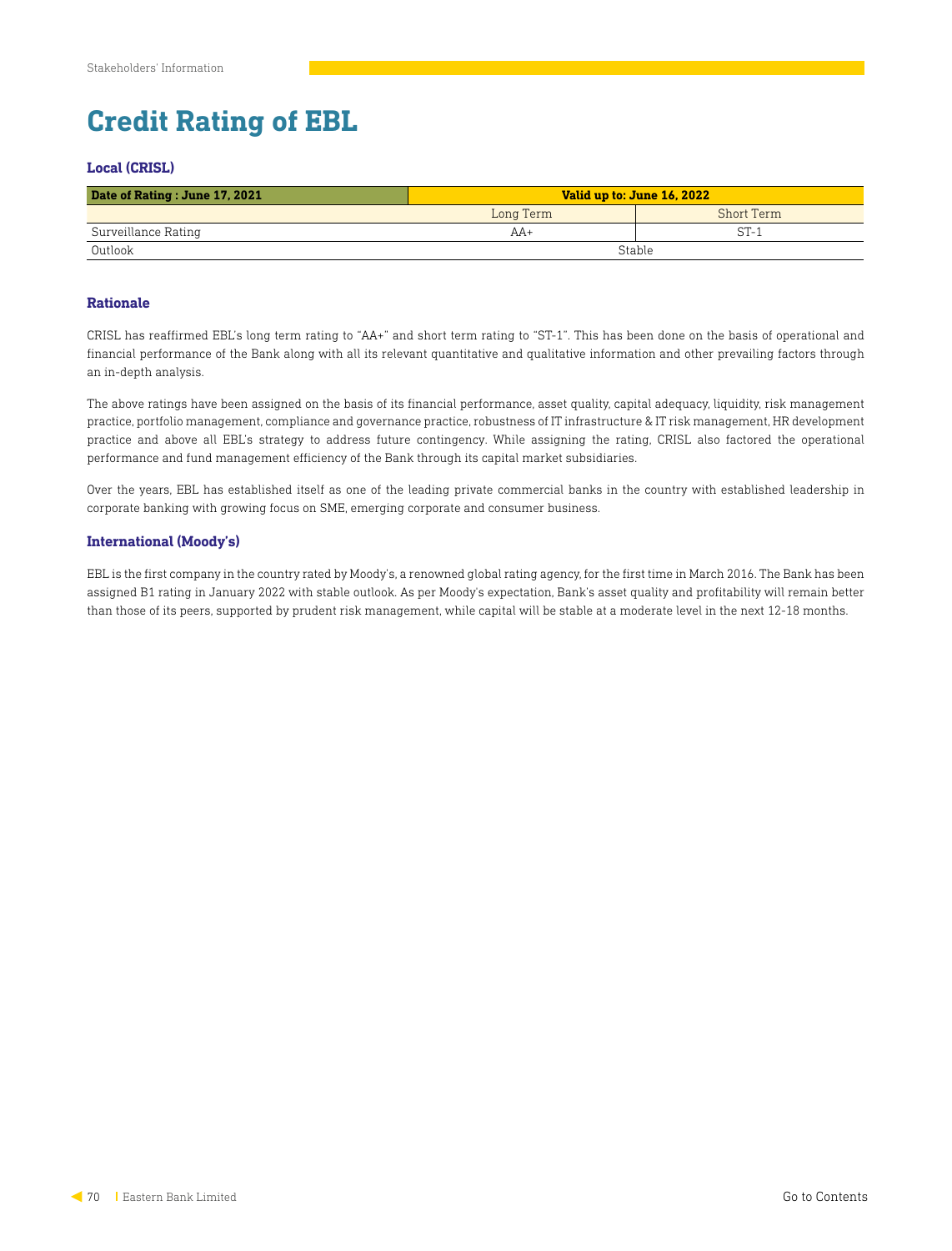### **Graphical Presentation**



**Earnings per share (not restated)**







**Shareholders' equity**

(BDT)

(BDT million)



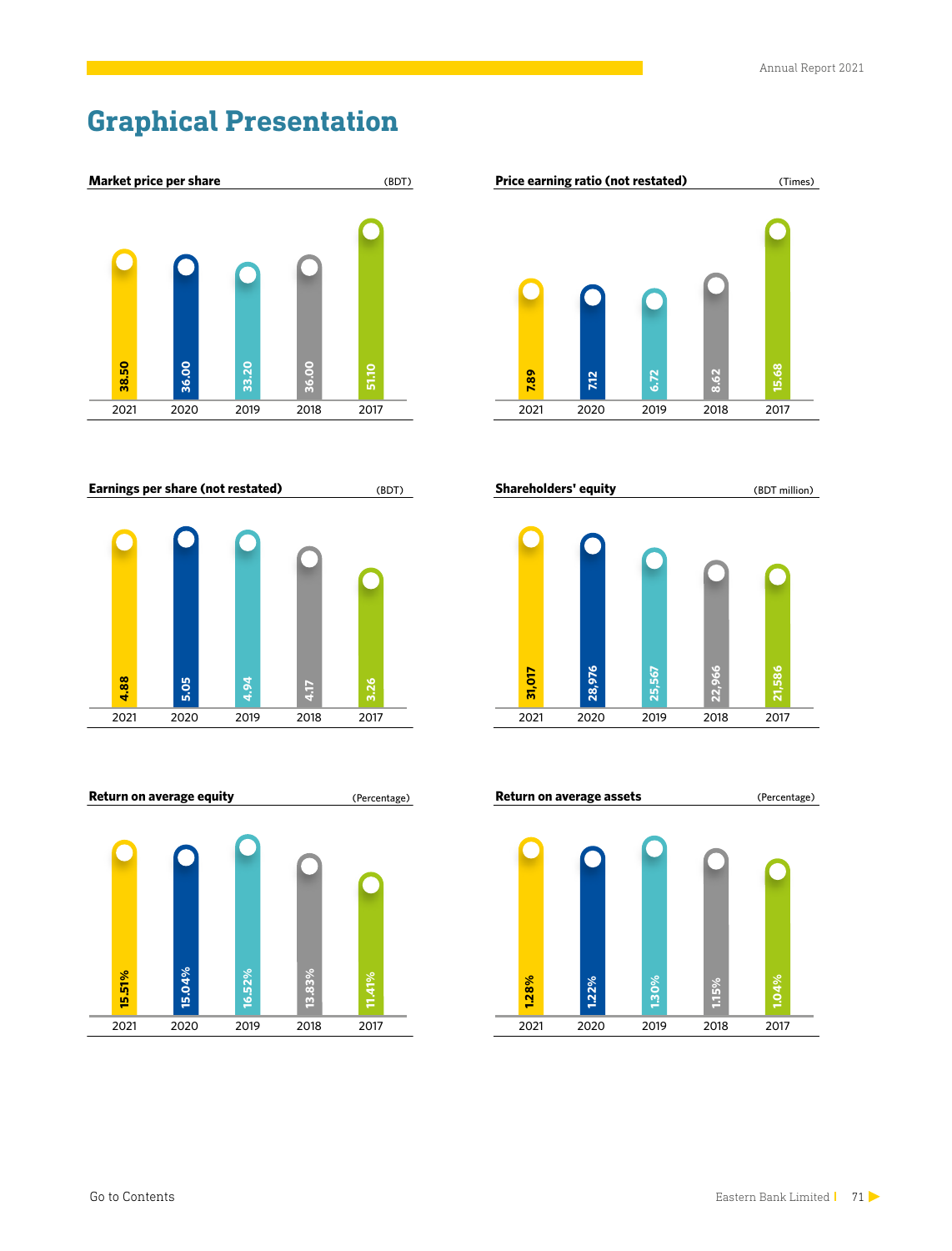# **Graphical Presentation**



**Non Performing Loan** (*percentage*)







2020 2021 2019 2018 2017 **Deposits** (BDT million) **268,019 242,358 240,164 199,629 167,348**

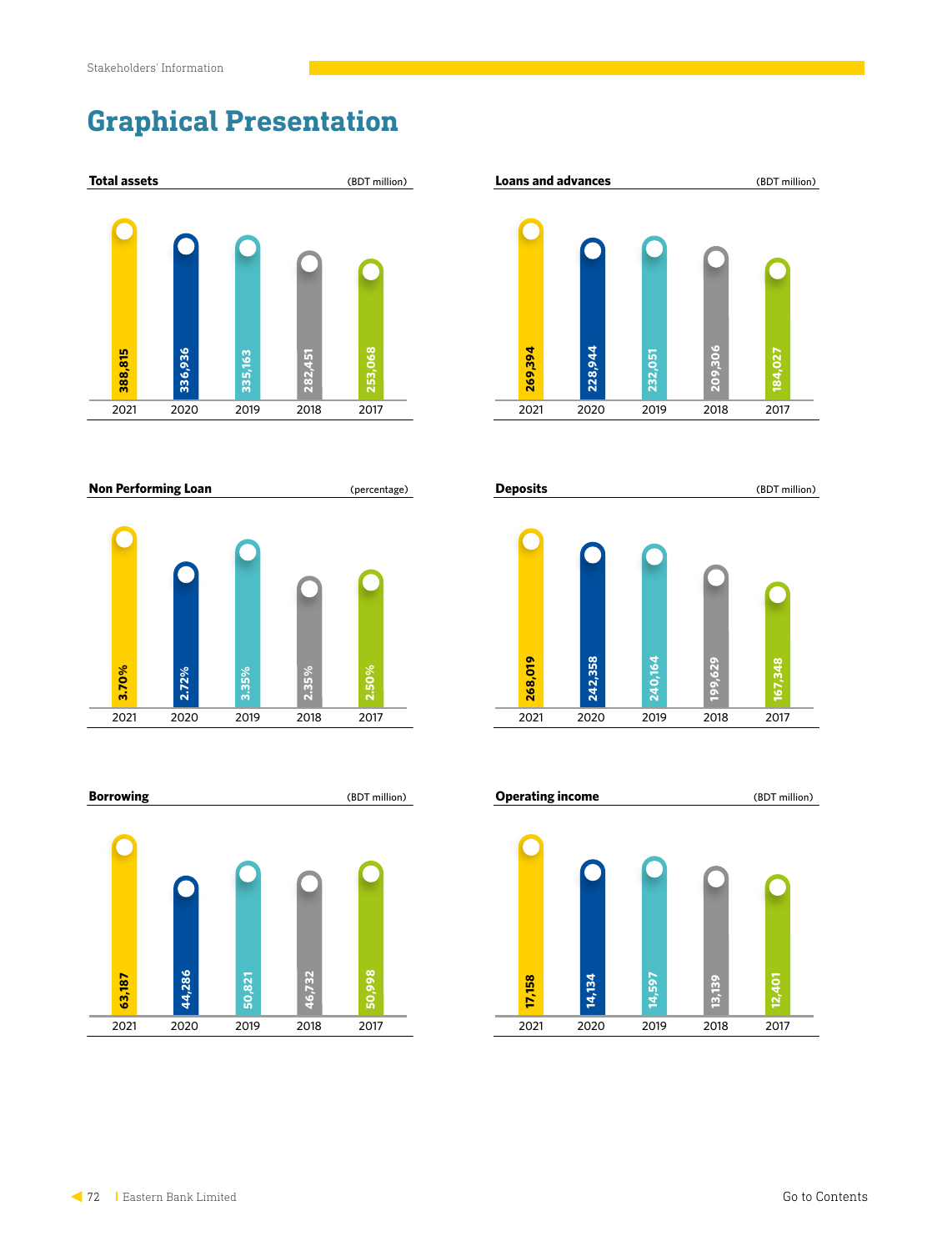### **Graphical Presentation**



**Total provision charged** (BDT million)







**Profit before tax** (BDT million)



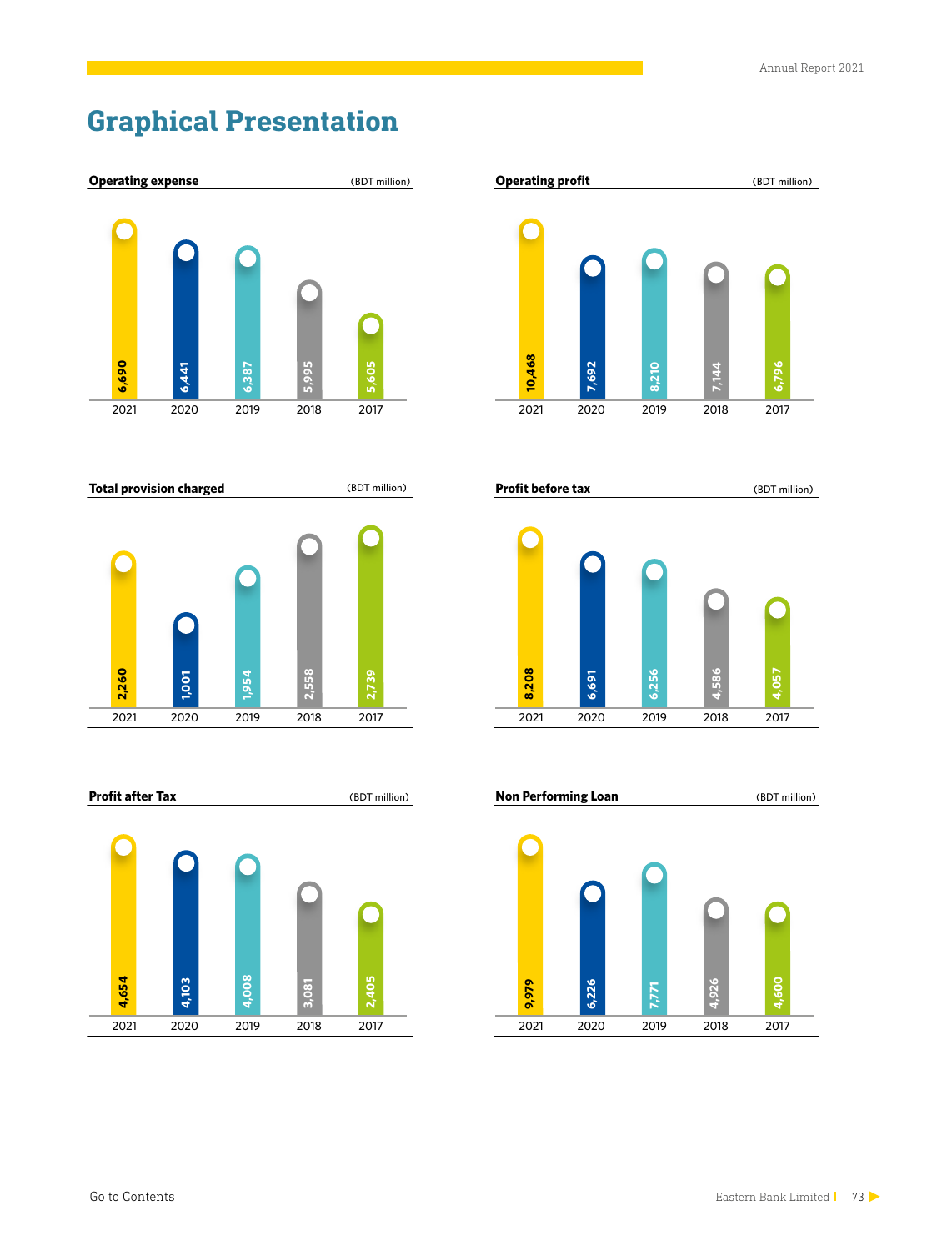### **Financial Calendar**

#### **Quarterly results**

| <b>Particulars</b>                                                               | <b>Submission Date to BSEC</b> |
|----------------------------------------------------------------------------------|--------------------------------|
| Un-audited financial statements for the $1st$ Quarter ended on 31 March 2021     | 09 May 2021                    |
| Un-audited financial statements for the $2nd$ Quarter ended on 30 June 2021      | 28 July 2021                   |
| Un-audited financial statements for the $3rd$ Quarter ended on 30 September 2021 | 28 October 2021                |

#### **Dividend**

| 29 <sup>th</sup> Annual General Meeting                           | Notice Date          | 28 April 2021                 |  |
|-------------------------------------------------------------------|----------------------|-------------------------------|--|
| Declared 17.50% Cash Dividend & issuance of 17.50% Stock Dividend | Record Date          | 05 May 2021                   |  |
| for the Year ended 31 December 2020                               |                      |                               |  |
| 29th Annual General Meeting                                       | Held on              | 30 May 2021                   |  |
| Disbursement of Cash & Stock Dividend                             | Date of Disbursement | 01 June 2021 (Cash Dividend). |  |
|                                                                   |                      | 09 June 2021 (Stock Dividend) |  |

#### **Tax on dividend income**

Stock dividend is tax exempted for shareholder. In compliance with Section 54 and Section 56 of Income Tax Ordinance 1984, at the time of paying cash dividend to a shareholder, EBL shall deduct tax on the amount of such dividend, in the following manner:

- If the shareholder is a resident or non-resident Bangladeshi person other than a company, tax at the rate of 10 (ten) percent where the person receiving such dividend furnishes his twelve-digit E-TIN to EBL or 15 (fifteen) percent where the person receiving such dividend fails to furnish his twelve-digit E-TIN to EBL.
- If the shareholder is a company (resident/non-resident Bangladeshi), tax at the rate of 20%.
- If the shareholder is a non-resident company, fund or trust, tax at the rate of 20%.
- If the shareholder is any other person not being a company, fund or trust (non-resident), tax at the rate of 30%.

#### **Tax on capital gain**

Capital gain arising from transfer or sale of government securities is tax exempted. Capital gain arising from transfer or sale of securities of public limited companies listed with stock exchanges is taxable at the rate of 10%.

#### **Charge of tax on stock dividend**

As per Section 16F of Income Tax Ordinance 1984, if in an income year, the amount of stock dividend declared or distributed exceeds the amount of cash dividend declared or distributed or without declaration or distribution of any cash dividend by EBL, tax shall be payable at the rate of 10 (ten) percent on the whole amount of stock dividend declared or distributed in that income year.

#### **Charge of tax on retained earnings & reserves, surplus etc.**

As per sec 16G of Income Tax Ordinance 1984, if in an income year, the total amount transferred to retained earnings or any fund, reserve or surplus, called by whatever name, by EBL exceeds 70 (seventy) percent of the net income after tax, tax shall be payable at the rate of 10 (ten) percent on the total amount so transferred in that income year.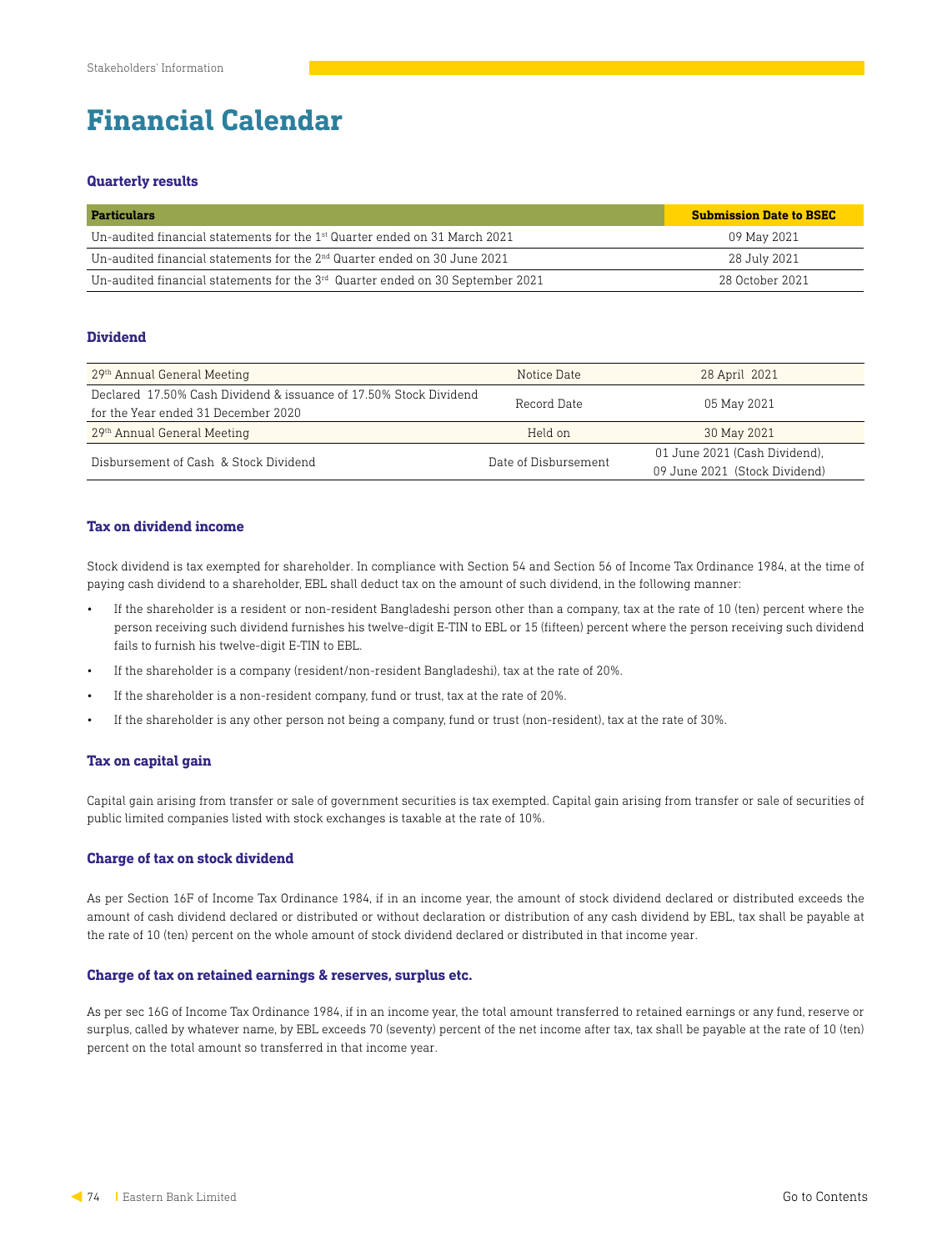#### **Stock details**

| <b>Particulars</b>               | <b>DSE</b>  | <b>CSE</b>  |
|----------------------------------|-------------|-------------|
| Stock Symbol                     | EBL         | EBL         |
| Company Code                     | 148         | 22025       |
| Listing Year                     | 1993        | 2004        |
| Market Category                  | Α           | Α           |
| Electronic Share                 | Yes         | Yes         |
| Market Lot (Nos)                 |             |             |
| Face Value (Taka)                | 10          | 10          |
| Total Number of Securities (Nos) | 953,864,467 | 953,864,467 |

#### **Information sensitive to share price**

| <b>Particulars</b>                                                                                                                                                                      | Date of disclosure |
|-----------------------------------------------------------------------------------------------------------------------------------------------------------------------------------------|--------------------|
| Corporate disclosure upon approval of annual audited financial statements 2020, recommendation of<br>dividend, record date for dividend entitlement of the 29th AGM (30.05.2021) of EBL | 12 April 2021      |
| Corporate disclosure of $1st$ quarter financial information (un-audited) of EBL ended on 31 March 2021                                                                                  | 06 May 2021        |
| Corporate disclosure of $2nd$ quarter financial information (un-audited) of EBL ended on 30 June 2021                                                                                   | 27 July 2021       |
| Corporate disclosure of $3rd$ quarter financial information (un-audited) of EBL ended on 30 September 2021                                                                              | 27 October 2021    |
| Corporate disclosure of results of revaluation of all the plots of land of EBL                                                                                                          | 28 December 2021   |

#### **Officials at investors' relation department Accessibility of annual report 2021**

Shareholders of EBL may contact/communicate to the officials of Share Department for Share related issues. The address of the Investors' Relation Department is as follows:

#### **Share Department**

Eastern Bank Limited (EBL) Z Tower (6th Floor) Holding No.04, Road No. 132 Gulshan-1, Dhaka-1212. Fax: 880-2-9892353 E-mail: sharedepartment@ebl-bd.com Telephone: 9892260 (Direct) Mobile No. 01819-412340

Annual Report 2021 and other information about EBL is available on EBL's website www.ebl.com.bd. EBL provides copies of Annual Reports to the Bangladesh Securities and Exchange Commission, Bangladesh Bank, Dhaka Stock Exchange Limited and Chittagong Stock Exchange Limited for their reference.